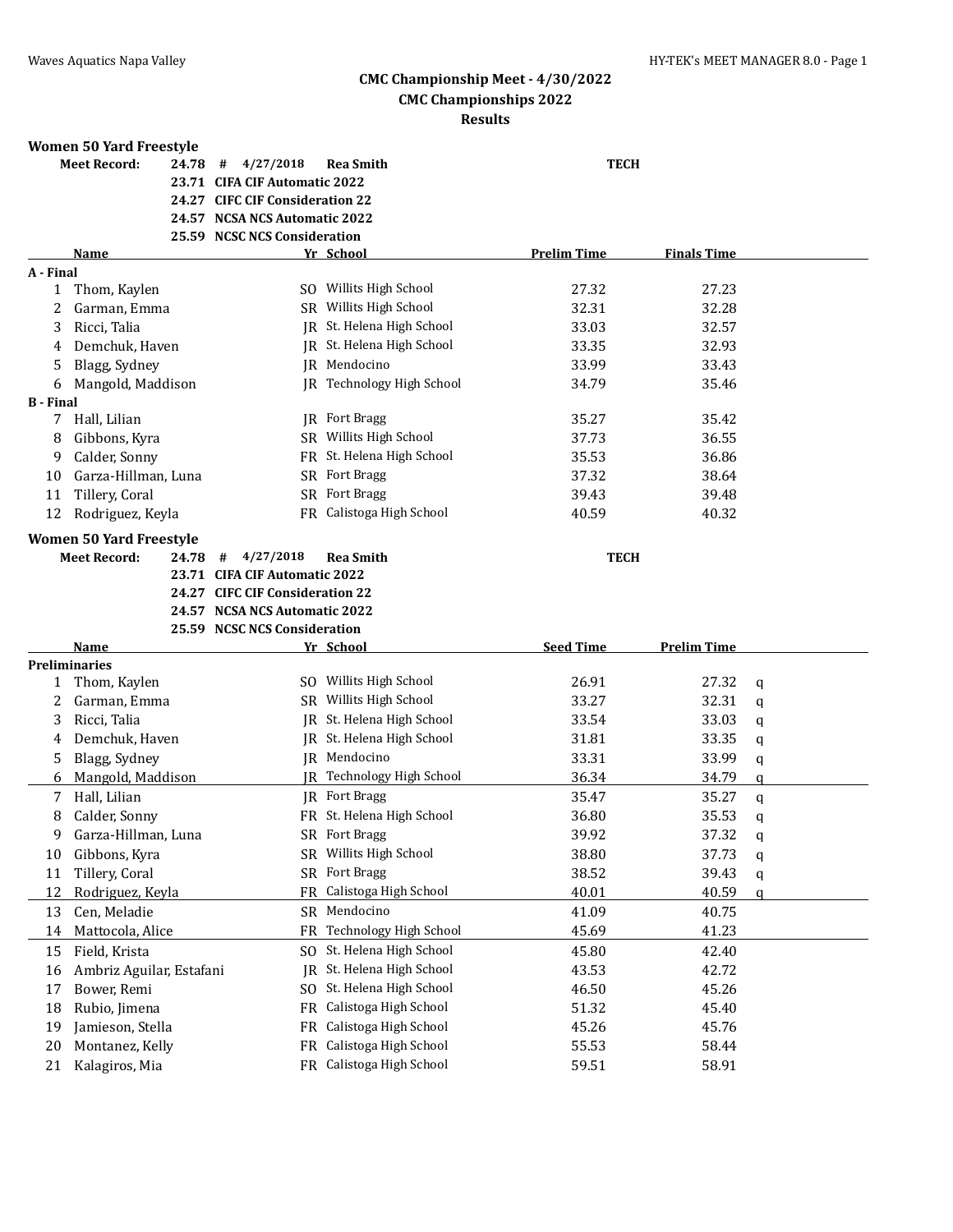**Preliminaries ... (Women 50 Yard Freestyle)**

# **CMC Championship Meet - 4/30/2022**

**CMC Championships 2022**

|                  | Name                            |                                 | Yr School                 | <b>Seed Time</b>   | <b>Prelim Time</b> |   |
|------------------|---------------------------------|---------------------------------|---------------------------|--------------------|--------------------|---|
|                  | Khin, May                       |                                 | SO Technology High School | 59.81              | DQ                 |   |
|                  | <b>Women 100 Yard Freestyle</b> |                                 |                           |                    |                    |   |
|                  | <b>Meet Record:</b><br>53.46    | 4/27/2018<br>#                  | <b>Rea Smith</b>          | <b>TECH</b>        |                    |   |
|                  |                                 | 51.43 CIFA CIF Automatic 2022   |                           |                    |                    |   |
|                  |                                 | 52.88 CIFC CIF Consideration 22 |                           |                    |                    |   |
|                  |                                 | 53.42 NCSA NCS Automatic 2022   |                           |                    |                    |   |
|                  |                                 | 55.99 NCSC NCS Consideration    |                           |                    |                    |   |
|                  | Name                            |                                 | Yr School                 | <b>Prelim Time</b> | <b>Finals Time</b> |   |
| A - Final        |                                 |                                 |                           |                    |                    |   |
| 1                | Suhr, Monica                    |                                 | FR St. Helena High School | 1:06.07            | 1:06.41            |   |
| 2                | Lopez, Dafne                    |                                 | JR Fort Bragg             | 1:12.86            | 1:13.29            |   |
| 3                | Ricci, Talia                    |                                 | JR St. Helena High School | 1:14.39            | 1:14.11            |   |
| 4                | Ojedo, Krystina                 |                                 | FR Willits High School    | 1:18.73            | 1:18.39            |   |
| 5                | Blagg, Sydney                   |                                 | JR Mendocino              | 1:21.65            | 1:20.49            |   |
| 6                | Gibbons, Kyra                   |                                 | SR Willits High School    | 1:24.28            | 1:23.68            |   |
| <b>B</b> - Final |                                 |                                 |                           |                    |                    |   |
| 7                | Garza-Hillman, Luna             |                                 | SR Fort Bragg             | 1:28.72            | 1:28.42            |   |
| 8                | Wasco, Zoey                     |                                 | JR Fort Bragg             | 1:31.82            | 1:32.40            |   |
| 9                | Harris, Emily                   |                                 | JR Technology High School | 1:31.37            | 1:33.37            |   |
| 10               | Mattocola, Alice                |                                 | FR Technology High School | 1:32.49            | 1:33.62            |   |
| 11               | Tillery, Coral                  |                                 | SR Fort Bragg             | 1:32.54            | 1:34.32            |   |
| 12               | Barbitta, Carly                 |                                 | JR Willits High School    | 1:33.84            | 1:35.16            |   |
|                  | <b>Women 100 Yard Freestyle</b> |                                 |                           |                    |                    |   |
|                  | <b>Meet Record:</b><br>53.46 #  | 4/27/2018                       | <b>Rea Smith</b>          | <b>TECH</b>        |                    |   |
|                  |                                 | 51.43 CIFA CIF Automatic 2022   |                           |                    |                    |   |
|                  |                                 | 52.88 CIFC CIF Consideration 22 |                           |                    |                    |   |
|                  |                                 | 53.42 NCSA NCS Automatic 2022   |                           |                    |                    |   |
|                  |                                 | 55.99 NCSC NCS Consideration    |                           |                    |                    |   |
|                  | Name                            |                                 | Yr School                 | <b>Seed Time</b>   | <b>Prelim Time</b> |   |
|                  | <b>Preliminaries</b>            |                                 |                           |                    |                    |   |
| 1                | Suhr, Monica                    |                                 | FR St. Helena High School | 1:06.15            | 1:06.07            | q |
| 2                | Lopez, Dafne                    |                                 | <b>JR</b> Fort Bragg      | 1:14.18            | 1:12.86            | q |
| 3                | Ricci, Talia                    |                                 | JR St. Helena High School | 1:14.70            | 1:14.39            | q |
| 4                | Ojedo, Krystina                 |                                 | FR Willits High School    | 1:22.10            | 1:18.73            | q |
| 5                | Blagg, Sydney                   |                                 | JR Mendocino              | 1:18.74            | 1:21.65            | q |
| 6                | Gibbons, Kyra                   |                                 | SR Willits High School    | 1:22.89            | 1:24.28            | a |
|                  | Garza-Hillman, Luna             |                                 | SR Fort Bragg             | 1:33.74            | 1:28.72            | q |
| 8                | Harris, Emily                   | IR                              | Technology High School    | 1:33.37            | 1:31.37            | q |
| 9                | Wasco, Zoey                     | IR                              | Fort Bragg                | 1:34.97            | 1:31.82            | q |
| 10               | Mattocola, Alice                | FR                              | Technology High School    | 1:39.09            | 1:32.49            | q |
| 11               | Tillery, Coral                  | SR                              | Fort Bragg                | 1:34.56            | 1:32.54            | q |
| 12               | Barbitta, Carly                 | IR                              | Willits High School       | 1:37.95            | 1:33.84            | q |
| 13               | Jamieson, Stella                | FR                              | Calistoga High School     | 1:41.88            | 1:44.04            |   |
| $\cdots$         | Long, Cassidy                   |                                 | FR Willits High School    | 1:12.39            | X1:10.81           |   |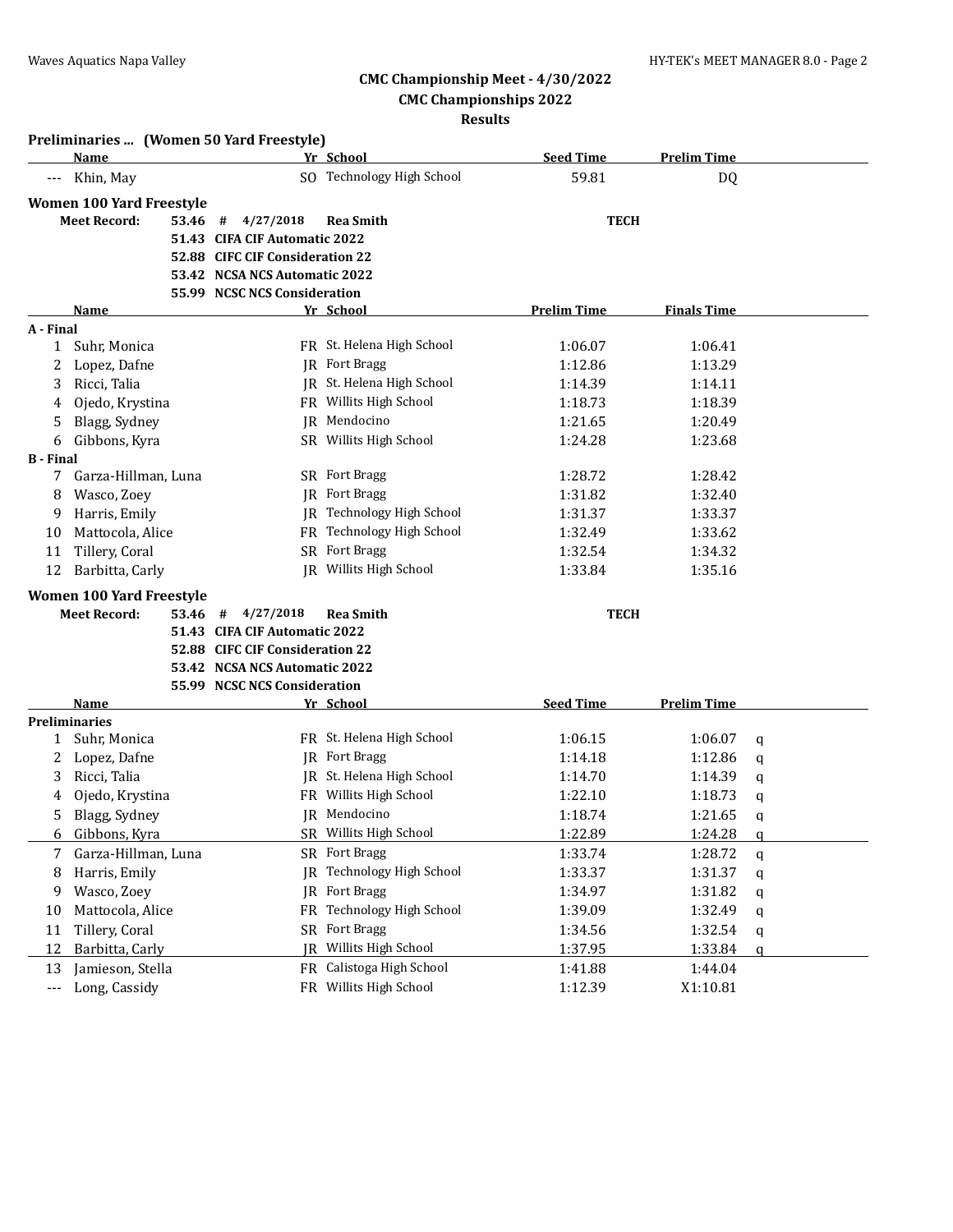|                  | <b>Women 200 Yard Freestyle</b>                                   |                                   |                            |                    |                    |              |
|------------------|-------------------------------------------------------------------|-----------------------------------|----------------------------|--------------------|--------------------|--------------|
|                  | <b>Meet Record:</b><br>2:06.15                                    | 4/27/2018<br>#                    | <b>Natalie Baumgartner</b> | <b>FTBR</b>        |                    |              |
|                  |                                                                   | 1:51.86 CIFA CIF Automatic 2022   |                            |                    |                    |              |
|                  |                                                                   | 1:54.46 CIFC CIF Consideration 22 |                            |                    |                    |              |
|                  |                                                                   | 1:56.21 NCSA NCS Automatic 2022   |                            |                    |                    |              |
|                  |                                                                   | 2:02.99 NCSC NCS Consideration    |                            |                    |                    |              |
|                  | Name                                                              |                                   | Yr School                  | <b>Prelim Time</b> | <b>Finals Time</b> |              |
| A - Final        |                                                                   |                                   |                            |                    |                    |              |
| $\mathbf{1}$     | Suhr, Monica                                                      |                                   | FR St. Helena High School  | 2:27.90            | 2:23.62            |              |
| 2                | Bartlow, Regan                                                    |                                   | FR Technology High School  | 2:30.50            | 2:31.74            |              |
| 3                | Salazar, Adriana                                                  |                                   | SO Fort Bragg              | 2:35.57            | 2:36.25            |              |
| 4                | Lopez, Dafne                                                      |                                   | JR Fort Bragg              | 2:43.20            | 2:43.40            |              |
| 5.               | Real Lopez, Yomaris                                               |                                   | SO Fort Bragg              | 2:44.90            | 2:44.73            |              |
| ---              | Wilson, Ali                                                       |                                   | SR Fort Bragg              | 2:24.14            | DQ                 |              |
| <b>B</b> - Final |                                                                   |                                   |                            |                    |                    |              |
| 7                | Demchuki, Hartleigh                                               |                                   | FR St. Helena High School  | 2:47.76            | 2:53.15            |              |
| 8                | Sherf, Audrey                                                     |                                   | SO Willits High School     | 3:17.31            | 3:23.71            |              |
|                  | <b>Women 200 Yard Freestyle</b>                                   |                                   |                            |                    |                    |              |
|                  | <b>Meet Record:</b><br>2:06.15                                    | 4/27/2018<br>#                    | <b>Natalie Baumgartner</b> | <b>FTBR</b>        |                    |              |
|                  |                                                                   | 1:51.86 CIFA CIF Automatic 2022   |                            |                    |                    |              |
|                  |                                                                   | 1:54.46 CIFC CIF Consideration 22 |                            |                    |                    |              |
|                  |                                                                   | 1:56.21 NCSA NCS Automatic 2022   |                            |                    |                    |              |
|                  |                                                                   | 2:02.99 NCSC NCS Consideration    |                            |                    |                    |              |
|                  |                                                                   |                                   |                            |                    |                    |              |
|                  | Name                                                              |                                   | Yr School                  | <b>Seed Time</b>   | <b>Prelim Time</b> |              |
|                  | <b>Preliminaries</b>                                              |                                   |                            |                    |                    |              |
|                  | 1 Wilson, Ali                                                     |                                   | SR Fort Bragg              | 2:23.26            | 2:24.14            | $\mathbf q$  |
| 2                | Suhr, Monica                                                      |                                   | FR St. Helena High School  | 2:24.90            | 2:27.90            | q            |
| 3                | Bartlow, Regan                                                    |                                   | FR Technology High School  | 2:30.19            | 2:30.50            | q            |
| 4                | Salazar, Adriana                                                  |                                   | SO Fort Bragg              | 2:33.37            | 2:35.57            | q            |
| 5                | Lopez, Dafne                                                      |                                   | <b>JR</b> Fort Bragg       | 2:47.40            | 2:43.20            | q            |
|                  | 6 Real Lopez, Yomaris                                             |                                   | SO Fort Bragg              | 2:42.30            | 2:44.90            | $\mathbf q$  |
|                  | 7 Demchuki, Hartleigh                                             |                                   | FR St. Helena High School  | 2:53.16            | 2:47.76            | $\mathsf{q}$ |
| 8                | Sherf, Audrey                                                     |                                   | SO Willits High School     | 3:26.67            | 3:17.31            | q            |
|                  |                                                                   |                                   |                            |                    |                    |              |
|                  | <b>Women 500 Yard Freestyle</b><br><b>Meet Record:</b><br>5:41.85 | 4/30/2016<br>#                    | <b>Lauren Rudnick</b>      | <b>KYSH</b>        |                    |              |
|                  |                                                                   | 4:59.05 CIFA CIF Automatic 2022   |                            |                    |                    |              |
|                  |                                                                   | 5:07.44 CIFC CIF Consideration 22 |                            |                    |                    |              |
|                  |                                                                   | 5:10.42 NCSA NCS Automatic 2022   |                            |                    |                    |              |
|                  |                                                                   | 5:29.99 NCSC NCS Consideration    |                            |                    |                    |              |
|                  | <b>Name</b>                                                       |                                   | Yr School                  | <b>Seed Time</b>   | <b>Finals Time</b> |              |
| 1                | Bartlow, Regan                                                    |                                   | FR Technology High School  | 7:15.90            | 6:43.34            |              |
| 2                | Real Lopez, Yomaris                                               |                                   | SO Fort Bragg              | 7:38.43            | 7:31.18            |              |
| 3                | Garcia, Joyce                                                     | IR                                | <b>Fort Bragg</b>          | 7:31.06            | 7:39.96            |              |
| 4                | Ambriz Aguilar, Estafani                                          |                                   | JR St. Helena High School  | 10:33.30           | 9:37.18            |              |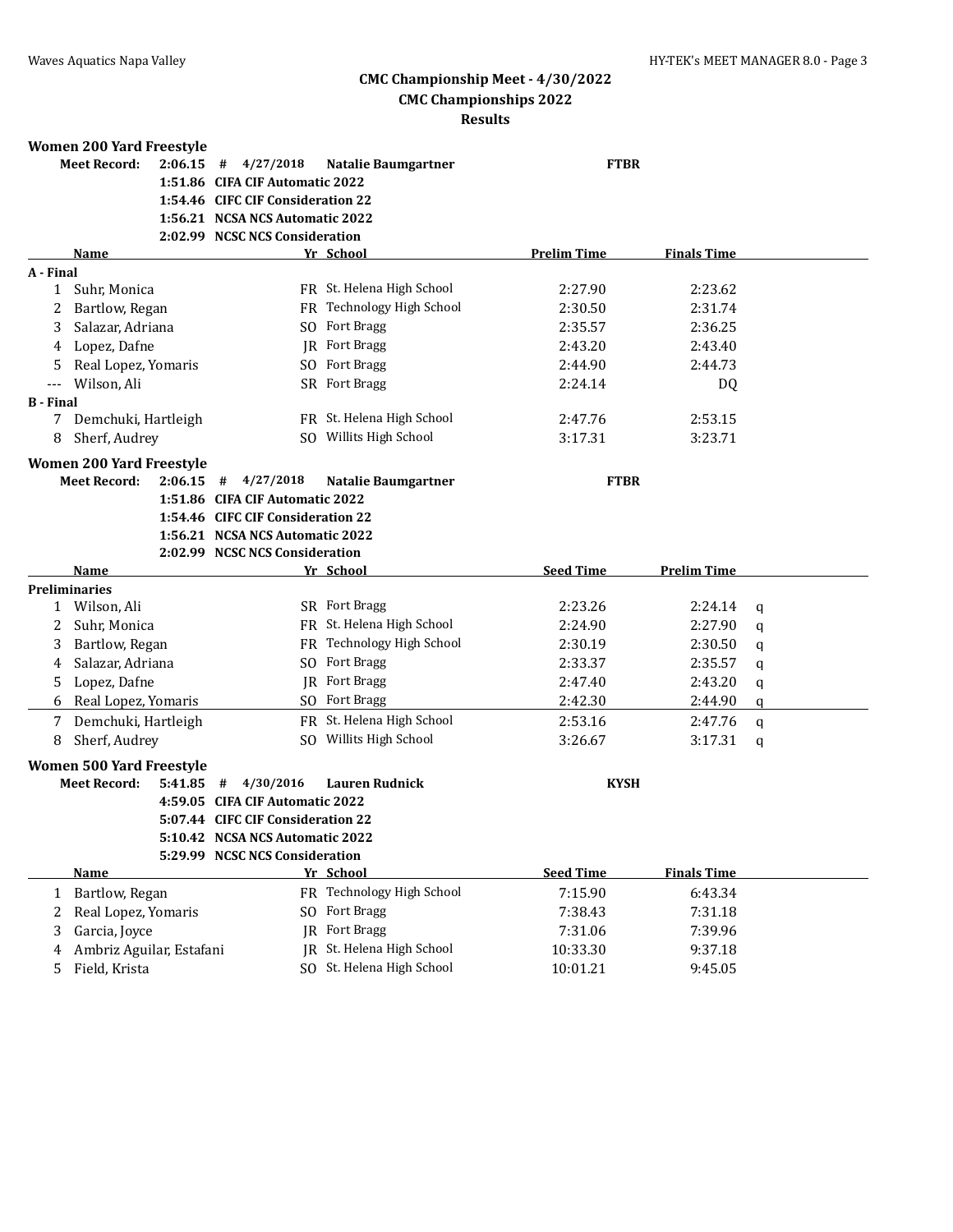|                  | Women 100 Yard Backstroke        |                                 |                           |                    |                    |
|------------------|----------------------------------|---------------------------------|---------------------------|--------------------|--------------------|
|                  | <b>Meet Record:</b><br>1:03.98   | 4/30/2016<br>#                  | <b>Molly Davis</b>        | <b>TECH</b>        |                    |
|                  |                                  | 56.44 CIFA CIF Automatic 2022   |                           |                    |                    |
|                  |                                  | 57.91 CIFC CIF Consideration 22 |                           |                    |                    |
|                  |                                  | 58.27 NCSA NCS Automatic 2022   |                           |                    |                    |
|                  |                                  | 1:02.99 NCSC NCS Consideration  |                           |                    |                    |
|                  | <b>Name</b>                      |                                 | Yr School                 | <b>Prelim Time</b> | <b>Finals Time</b> |
| A - Final        |                                  |                                 |                           |                    |                    |
| 1                | Caranicolas, Elena               |                                 | FR Fort Bragg             | 1:14.17            | 1:14.55            |
| 2                | Wilson, Ali                      |                                 | SR Fort Bragg             | 1:15.87            | 1:14.69            |
| 3                | Salazar, Adriana                 | SO.                             | <b>Fort Bragg</b>         | 1:21.54            | 1:22.71            |
| 4                | Garcia, Joyce                    | <b>IR</b>                       | <b>Fort Bragg</b>         | 1:26.85            | 1:24.53            |
| 5                | Garman, Emma                     |                                 | SR Willits High School    | 1:25.78            | 1:27.53            |
| 6                | Demchuk, Haven                   |                                 | JR St. Helena High School | 1:29.59            | 1:34.14            |
| <b>B</b> - Final |                                  |                                 |                           |                    |                    |
| 7                | Ojedo, Krystina                  |                                 | FR Willits High School    | 1:31.57            | 1:30.94            |
| 8                | Calder, Sonny                    |                                 | FR St. Helena High School | 1:33.08            | 1:37.37            |
| 9                | Barbitta, Carly                  |                                 | IR Willits High School    | 1:52.23            | 1:55.98            |
| 10               | Rubio, Jimena                    |                                 | FR Calistoga High School  | 2:00.50            | 2:08.20            |
|                  | <b>Women 100 Yard Backstroke</b> |                                 |                           |                    |                    |
|                  | <b>Meet Record:</b><br>1:03.98   | 4/30/2016<br>#                  | <b>Molly Davis</b>        | <b>TECH</b>        |                    |
|                  |                                  | 56.44 CIFA CIF Automatic 2022   |                           |                    |                    |
|                  |                                  | 57.91 CIFC CIF Consideration 22 |                           |                    |                    |
|                  |                                  | 58.27 NCSA NCS Automatic 2022   |                           |                    |                    |
|                  |                                  | 1:02.99 NCSC NCS Consideration  |                           |                    |                    |
|                  | <b>Name</b>                      |                                 | Yr School                 | <b>Seed Time</b>   | <b>Prelim Time</b> |
|                  | <b>Preliminaries</b>             |                                 |                           |                    |                    |
| 1                | Caranicolas, Elena               |                                 | FR Fort Bragg             | 1:14.15            | 1:14.17<br>q       |
| 2                | Wilson, Ali                      | SR.                             | <b>Fort Bragg</b>         | 1:13.68            | 1:15.87<br>q       |
| 3                | Salazar, Adriana                 | SO.                             | <b>Fort Bragg</b>         | 1:19.60            | 1:21.54<br>q       |
| 4                | Garman, Emma                     |                                 | SR Willits High School    | 1:33.03            | 1:25.78<br>q       |
| 5                | Garcia, Joyce                    |                                 | JR Fort Bragg             | 1:24.61            | 1:26.85<br>q       |

|           | Garman, Emma                       |                                   | SR Willits High School        | 1:33.03            | 1:25.78            | a           |
|-----------|------------------------------------|-----------------------------------|-------------------------------|--------------------|--------------------|-------------|
| 5.        | Garcia, Joyce                      |                                   | JR Fort Bragg                 | 1:24.61            | 1:26.85            | a           |
| 6         | Demchuk, Haven                     | IR                                | St. Helena High School        | 1:40.49            | 1:29.59            | a           |
| 7         | Ojedo, Krystina                    |                                   | FR Willits High School        | 1:34.95            | 1:31.57            | a           |
| 8         | Calder, Sonny                      | FR.                               | St. Helena High School        | 1:37.53            | 1:33.08            | a           |
| 9         | Barbitta, Carly                    | IR                                | Willits High School           | 2:00.85            | 1:52.23            | a           |
| 10        | Rubio, Jimena                      | FR                                | Calistoga High School         | 2:20.71            | 2:00.50            | q           |
| $---$     | Montanez, Kelly                    | FR                                | Calistoga High School         | 2:32.68            | DQ                 |             |
| $---$     | Mangold, Maddison                  | IR                                | <b>Technology High School</b> | 2:11.81            | DQ                 |             |
|           | <b>Women 100 Yard Breaststroke</b> |                                   |                               |                    |                    |             |
|           | <b>Meet Record:</b><br>$1:05.39$ # | 4/29/2017                         | <b>Haley Hutchinson</b>       | <b>FTBR</b>        |                    |             |
|           |                                    | 1:04.00 CIFA CIF Automatic 2022   |                               |                    |                    |             |
|           |                                    | 1:05.25 CIFC CIF Consideration 22 |                               |                    |                    |             |
|           |                                    | 1:07.01 NCSA NCS Automatic 2022   |                               |                    |                    |             |
|           |                                    | 1:11.99 NCSC NCS Consideration    |                               |                    |                    |             |
|           | Name                               |                                   | Yr School                     | <b>Prelim Time</b> | <b>Finals Time</b> |             |
| A - Final |                                    |                                   |                               |                    |                    |             |
|           | Hutchinson, Dylan                  |                                   | SR Fort Bragg                 | 1:09.42            | 1:08.35            | <b>NCSC</b> |
|           | Hoffman, Hannah                    |                                   | JR Grace                      | 1:12.04            | 1:10.80            | <b>NCSC</b> |

3 Perez Bowen, Shelby JR Willits High School 1:27.20 1:23.08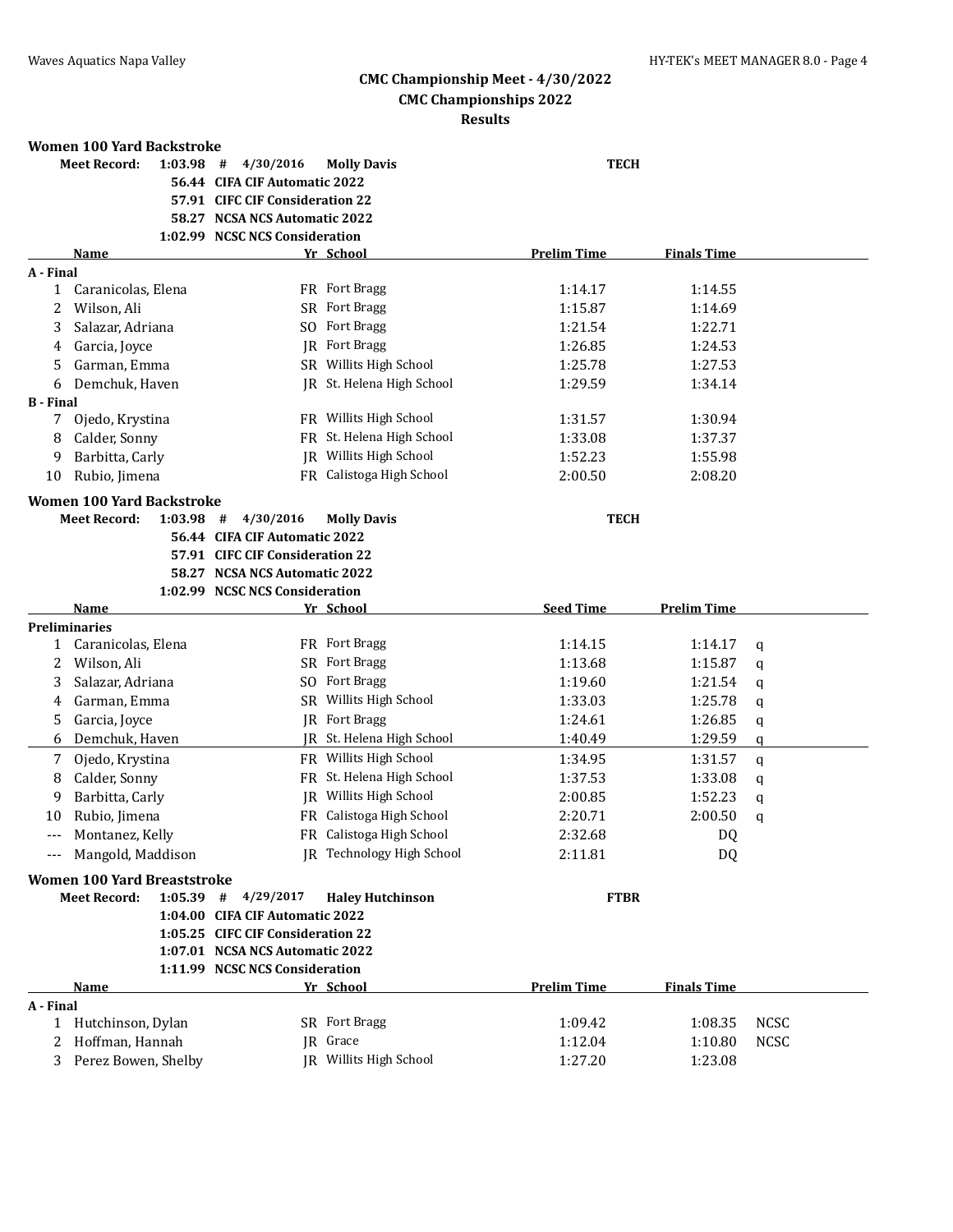#### **A - Final ... (Women 100 Yard Breaststroke) Name Yr School Prelim Time Finals Time** 4 Demchuki, Hartleigh FR St. Helena High School 1:28.66 1:29.45 5 Gonzalez, Adri FR Mendocino 1:30.38 1:30.33 6 Hall, Lilian 1:42.07 (R Fort Bragg 1:40.62 1:42.07 1:42.07 1:42.07 1:42.07 1:42 **B - Final** 7 Sherf, Audrey SO Willits High School 1:50.42 1:51.64 8 Rodriguez, Keyla FR Calistoga High School 2:12.39 2:13.65 --- Wasco, Zoey JR Fort Bragg 1:48.95 NS --- Cen, Meladie SR Mendocino 1:57.03 NS **Women 100 Yard Breaststroke Meet Record: 1:05.39 # 4/29/2017 Haley Hutchinson FTBR 1:04.00 CIFA CIF Automatic 2022 1:05.25 CIFC CIF Consideration 22 1:07.01 NCSA NCS Automatic 2022 1:11.99 NCSC NCS Consideration Name Seed Time Prelim Time Prelim Time Seed Time Prelim Time Preliminaries** 1 Hutchinson, Dylan SR Fort Bragg 1:09.96 1:09.42 qNCSC 2 Hoffman, Hannah JR Grace 1:11.87 1:12.04 q 3 Perez Bowen, Shelby JR Willits High School 1:29.50 1:27.20 q 4 Demchuki, Hartleigh FR St. Helena High School 1:29.77 1:28.66 q 5 Gonzalez, Adri FR Mendocino 1:28.01 1:30.38 q 6 Hall, Lilian JR Fort Bragg 1:44.88 1:40.62 q 7 Wasco, Zoey JR Fort Bragg 1:43.48 1:48.95 q 8 Sherf, Audrey SO Willits High School 1:56.30 1:50.42 q 9 Cen, Meladie SR Mendocino 1:53.64 1:57.03 q 10 Rodriguez, Keyla FR Calistoga High School 2:13.00 2:12.39 q --- Kalagiros, Mia FR Calistoga High School 2:34.63 DQ --- Long, Cassidy FR Willits High School 1:36.54 XDQ **Women 100 Yard Butterfly Meet Record: 59.83 # 4/29/2019 Dylan Hutchinson FTBR 55.60 CIFA CIF Automatic 2022 57.16 CIFC CIF Consideration 22 58.88 NCSA NCS Automatic 2022 1:01.99 NCSC NCS Consideration Name Yr School Prelim Time Finals Time A - Final** 1 Hutchinson, Dylan SR Fort Bragg 59.18 59.24# NCSC 2 Caranicolas, Elena **FR Fort Bragg 1:11.31** 1:10.05 3 Thom, Kaylen SO Willits High School 1:15.02 1:13.46 4 Smith, Ni'ke **FR** Technology High School 1:33.37 1:37.54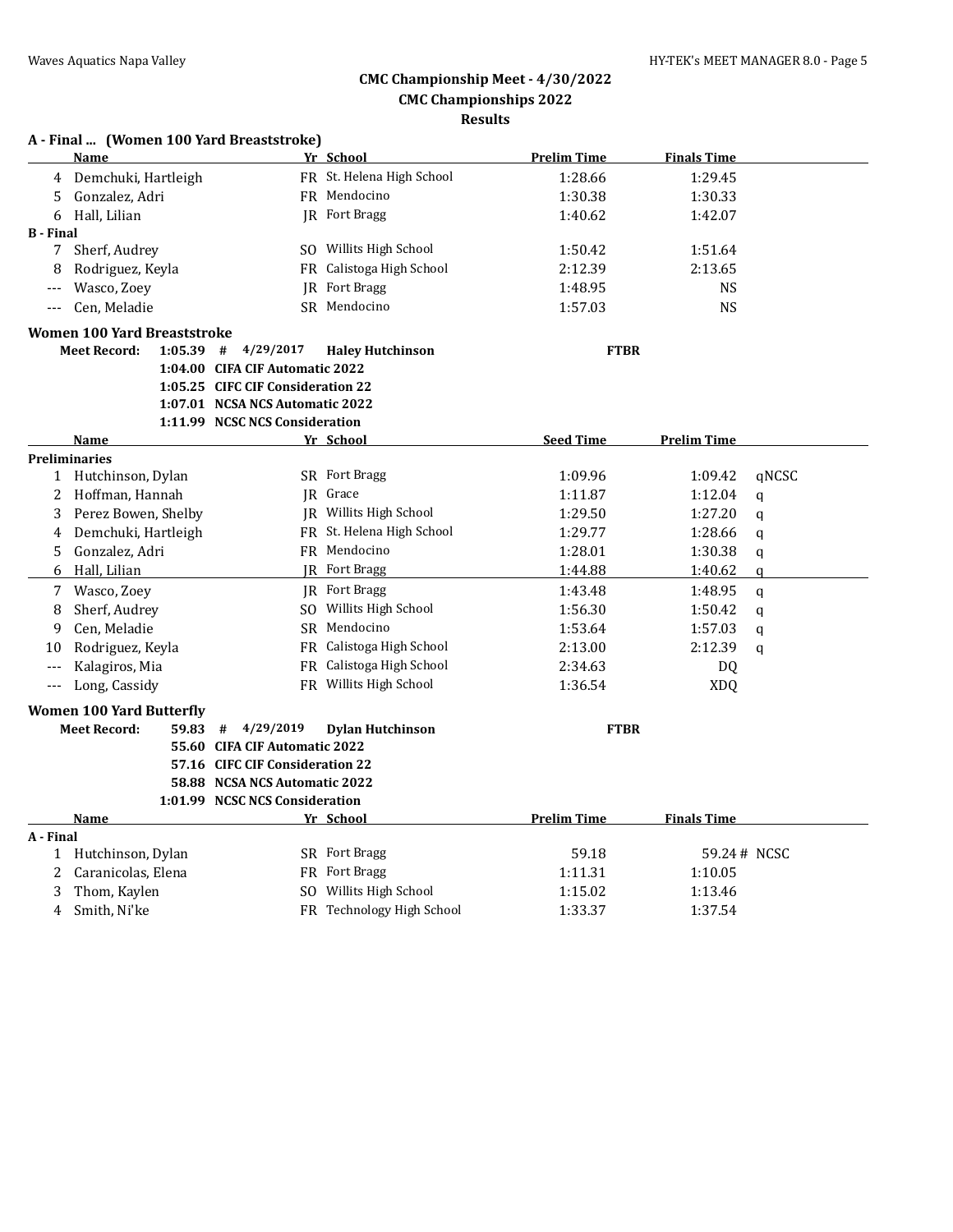| <b>Women 100 Yard Butterfly</b>       |                                |                                   |                                 |                           |                           |
|---------------------------------------|--------------------------------|-----------------------------------|---------------------------------|---------------------------|---------------------------|
| <b>Meet Record:</b>                   | 59.83                          | 4/29/2019<br>#                    | <b>Dylan Hutchinson</b>         | <b>FTBR</b>               |                           |
|                                       |                                | 55.60 CIFA CIF Automatic 2022     |                                 |                           |                           |
|                                       |                                | 57.16 CIFC CIF Consideration 22   |                                 |                           |                           |
|                                       |                                | 58.88 NCSA NCS Automatic 2022     |                                 |                           |                           |
|                                       |                                | 1:01.99 NCSC NCS Consideration    |                                 |                           |                           |
| Name                                  |                                |                                   | Yr School                       | <b>Seed Time</b>          | <b>Prelim Time</b>        |
| <b>Preliminaries</b>                  |                                |                                   |                                 |                           |                           |
| 1 Hutchinson, Dylan                   |                                |                                   | SR Fort Bragg                   | 1:00.70                   | 59.18# qNCSC              |
| 2 Caranicolas, Elena                  |                                |                                   | FR Fort Bragg                   | 1:13.73                   | 1:11.31<br>$\mathsf{q}$   |
| Thom, Kaylen<br>3.                    |                                |                                   | SO Willits High School          | 1:12.50                   | 1:15.02<br>q              |
| Smith, Ni'ke<br>4                     |                                |                                   | FR Technology High School       | 1:30.43                   | 1:33.37<br>q              |
| Women 200 Yard IM                     |                                |                                   |                                 |                           |                           |
| Meet Record:                          |                                | $2:11.07$ # $4/29/2017$           | <b>Haley Hutchinson</b>         | <b>FTBR</b>               |                           |
|                                       |                                | 2:04.75 CIFA CIF Automatic 2022   |                                 |                           |                           |
|                                       |                                | 2:07.84 CIFC CIF Consideration 22 |                                 |                           |                           |
|                                       |                                | 2:08.65 NCSA NCS Automatic 2022   |                                 |                           |                           |
|                                       |                                | 2:17.60 NCSC NCS Consideration    |                                 |                           |                           |
| <b>Name</b>                           |                                |                                   | Yr School                       | <b>Prelim Time</b>        | <b>Finals Time</b>        |
| A - Final                             |                                |                                   |                                 |                           |                           |
| 1 Hoffman, Hannah                     |                                |                                   | IR Grace                        | 2:26.59                   | 2:25.65                   |
| 2 Perez Bowen, Shelby                 |                                |                                   | JR Willits High School          | 2:58.61                   | 3:02.12                   |
|                                       |                                |                                   |                                 |                           |                           |
| Women 200 Yard IM                     |                                |                                   |                                 |                           |                           |
| <b>Meet Record:</b>                   |                                | $2:11.07$ # $4/29/2017$           | <b>Haley Hutchinson</b>         | <b>FTBR</b>               |                           |
|                                       |                                | 2:04.75 CIFA CIF Automatic 2022   |                                 |                           |                           |
|                                       |                                | 2:07.84 CIFC CIF Consideration 22 |                                 |                           |                           |
|                                       |                                | 2:08.65 NCSA NCS Automatic 2022   |                                 |                           |                           |
|                                       |                                | 2:17.60 NCSC NCS Consideration    |                                 |                           |                           |
| <b>Name</b>                           |                                |                                   | Yr School                       | <b>Seed Time</b>          | <b>Prelim Time</b>        |
| <b>Preliminaries</b>                  |                                |                                   |                                 |                           |                           |
| 1 Hoffman, Hannah                     |                                |                                   | IR Grace                        | 2:26.53                   | 2:26.59<br>a              |
| Perez Bowen, Shelby                   |                                |                                   | <b>IR</b> Willits High School   | 2:56.22                   | 2:58.61<br>a              |
| Gonzalez, Adri                        |                                |                                   | FR Mendocino                    | 2:51.68                   | DQ                        |
| <b>Women 200 Yard Freestyle Relay</b> |                                |                                   |                                 |                           |                           |
| Meet Record:                          |                                | $1:56.77$ # $4/30/2016$           |                                 | <b>TECH</b>               |                           |
|                                       |                                |                                   | Davis, Shimokobe, Ireson, Banks |                           |                           |
|                                       |                                | 1:37.22 CIFA CIF Automatic 2022   |                                 |                           |                           |
|                                       |                                | 1:40.30 CIFC CIF Consideration 22 |                                 |                           |                           |
|                                       |                                | 1:41.07 NCSA NCS Automatic 2022   |                                 |                           |                           |
|                                       |                                | 1:51.99 NCSC NCS Consideration    |                                 |                           |                           |
| <b>Team</b>                           |                                |                                   | <u>Relav</u>                    | <b>Seed Time</b>          | <b>Finals Time</b>        |
| 1 Willits High School                 |                                |                                   | A                               | 2:14.09                   | 2:06.59                   |
| 1) Thom, Kaylen SO                    |                                |                                   | 2) Garman, Emma SR              | 3) Ojedo, Krystina FR     | 4) Perez Bowen, Shelby JR |
| 2 St. Helena High School              |                                |                                   | A                               | 2:11.96                   | 2:10.61                   |
|                                       | 1) Demchuk, Haven JR           |                                   | 2) Ricci, Talia JR              | 3) Demchuki, Hartleigh FR | 4) Suhr, Monica FR        |
| 3 Willits High School                 |                                |                                   | B                               | 3:02.15                   | 2:41.55                   |
|                                       | 1) Daun-Widner, Willow SR      |                                   | 2) Barbitta, Carly JR           | 3) Sherf, Audrey SO       |                           |
|                                       |                                |                                   | B                               |                           | 4) Gibbons, Kyra SR       |
| 4 St. Helena High School              |                                |                                   |                                 | 2:51.70                   | 2:51.26                   |
|                                       | 1) Ambriz Aguilar, Estafani JR |                                   | 2) Bower, Remi SO               | 3) Calder, Sonny FR       | 4) Field, Krista SO       |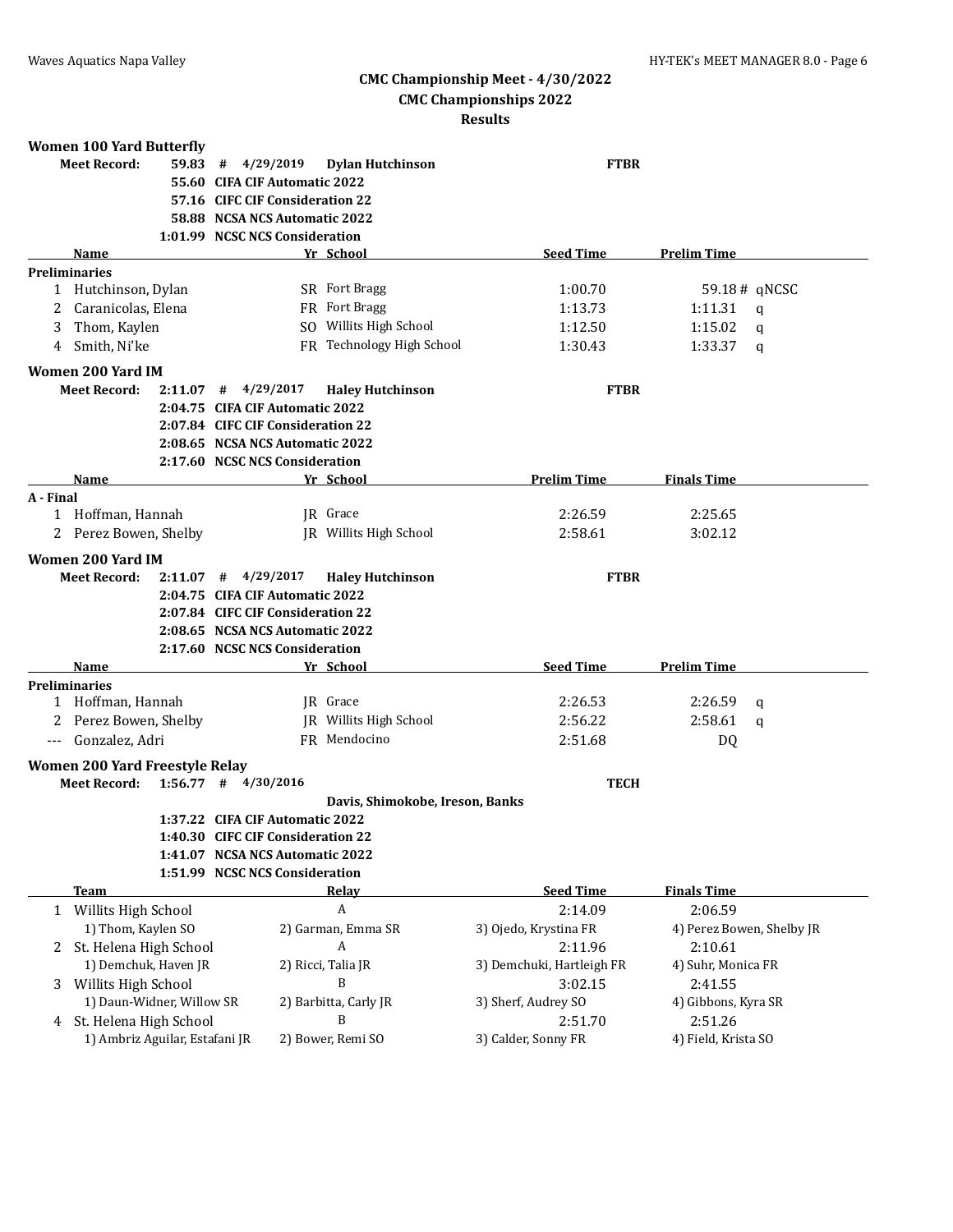#### **Results**

## **(Women 200 Yard Freestyle Relay)**

| <b>Team</b>                  |                                | Relay                                                                | <b>Seed Time</b>          | <b>Finals Time</b>        |
|------------------------------|--------------------------------|----------------------------------------------------------------------|---------------------------|---------------------------|
|                              | 5 Calistoga High School        | $\mathbf{A}$                                                         | 3:11.71                   | 3:14.06                   |
|                              | 1) Jamieson, Stella FR         | 2) Rubio, Jimena FR                                                  | 3) Montanez, Kelly FR     | 4) Rodriguez, Keyla FR    |
|                              | Technology High School         | A                                                                    | 2:14.30                   | X2:30.00                  |
|                              | 1) Smith, Ni'ke FR             | 2) Mattocola, Alice FR                                               | 3) Harris, Emily JR       | 4) Hoffman, Hannah JR     |
| <b>Fort Bragg</b>            |                                | A                                                                    | 2:10.07                   | <b>NS</b>                 |
|                              | 1) Garcia, Joyce JR            | 2) Hall, Lilian JR                                                   | 3) Real Lopez, Yomaris SO | 4) Lopez, Dafne JR        |
|                              |                                |                                                                      |                           |                           |
|                              | Women 400 Yard Freestyle Relay |                                                                      |                           |                           |
| <b>Meet Record:</b>          |                                | $3:58.88$ # $4/27/2019$                                              | <b>FTBR</b>               |                           |
|                              |                                | Huerta, Toscano, Hutchinson H, Hutchinson D                          |                           |                           |
|                              |                                | 3:32.09 CIFA CIF Automatic 2022                                      |                           |                           |
|                              |                                | 3:36.97 CIFC CIF Consideration 22                                    |                           |                           |
|                              |                                | 3:42.60 NCSA NCS Automatic 2022                                      |                           |                           |
|                              |                                | 4:09.99 NCSC NCS Consideration                                       |                           |                           |
| <b>Team</b>                  |                                | Relay                                                                | <b>Seed Time</b>          | <b>Finals Time</b>        |
| 1 Fort Bragg                 |                                | $\boldsymbol{A}$                                                     | 4:12.76                   | 4:19.15                   |
|                              | 1) Caranicolas, Elena FR       | 2) Salazar, Adriana SO                                               | 3) Wilson, Ali SR         | 4) Hutchinson, Dylan SR   |
| 2                            | Willits High School            | A                                                                    | 6:16.68                   | 6:02.88                   |
|                              | 1) Sherf, Audrey SO            | 2) Barbitta, Carly JR                                                | 3) Daun-Widner, Willow SR | 4) Gibbons, Kyra SR       |
| 3                            | St. Helena High School         | A                                                                    | 7:11.32                   | 6:24.16                   |
|                              | 1) Ambriz Aguilar, Estafani JR | 2) Bower, Remi SO                                                    | 3) Field, Krista SO       | 4) Ricci, Talia JR        |
|                              | Technology High School         | A                                                                    | 5:21.22                   | X5:24.03                  |
|                              | 1) Bartlow, Regan FR           | 2) Smith, Ni'ke FR                                                   | 3) Harris, Emily JR       | 4) Hoffman, Hannah JR     |
|                              |                                | 1:51.34 CIFC CIF Consideration 22<br>1:51.92 NCSA NCS Automatic 2022 |                           |                           |
|                              |                                | 2:03.59 NCSC NCS Consideration                                       |                           |                           |
| <b>Team</b>                  |                                | Relay                                                                | <b>Seed Time</b>          | <b>Finals Time</b>        |
|                              | 1 Technology High School       | $\boldsymbol{A}$                                                     | 2:53.35                   | 2:47.49                   |
|                              | 1) Harris, Emily JR            | 2) Bartlow, Regan FR                                                 | 3) Smith, Ni'ke FR        | 4) Mangold, Maddison JR   |
| <b>Fort Bragg</b><br>$---$   |                                | B                                                                    | 2:38.05                   | DQ                        |
|                              | 1) Garcia, Joyce JR            | 2) Gonzalez, Adri FR                                                 | 3) Lopez, Dafne JR        | 4) Real Lopez, Yomaris SO |
|                              | Willits High School            | A                                                                    | 2:14.85                   | DQ                        |
|                              | 1) Garman, Emma SR             | 2) Perez Bowen, Shelby JR                                            | 3) Thom, Kaylen SO        | 4) Ojedo, Krystina FR     |
|                              | St. Helena High School         | $\Delta$                                                             | 2:32.54                   | DQ                        |
|                              | 1) Calder, Sonny FR            | 2) Demchuki, Hartleigh FR                                            | 3) Suhr, Monica FR        | 4) Demchuk, Haven JR      |
| <b>Fort Bragg</b>            |                                | A                                                                    | 2:10.14                   | DQ                        |
|                              | 1) Wilson, Ali SR              | 2) Hutchinson, Dylan SR                                              | 3) Caranicolas, Elena FR  |                           |
| <b>Men 50 Yard Freestyle</b> |                                |                                                                      |                           |                           |
| <b>Meet Record:</b>          |                                | 22.38 # 4/27/2018<br><b>Max Madrzyk</b>                              | <b>KYHS</b>               |                           |
|                              |                                | 21.09 CIFA CIF Automatic 2022                                        |                           |                           |
|                              |                                | 21.51 CIFC CIF Consideration 22                                      |                           |                           |
|                              |                                | 21.72 NCSA NCS Automatic 2022                                        |                           |                           |
|                              |                                | 22.88 NCSC NCS Consideration                                         |                           |                           |
| <b>Name</b>                  |                                | Yr School                                                            | <b>Prelim Time</b>        | <b>Finals Time</b>        |
| A - Final                    |                                |                                                                      |                           |                           |
| 1 Arian, Sherwin             |                                | FR Technology High School                                            | 26.82                     | 26.18                     |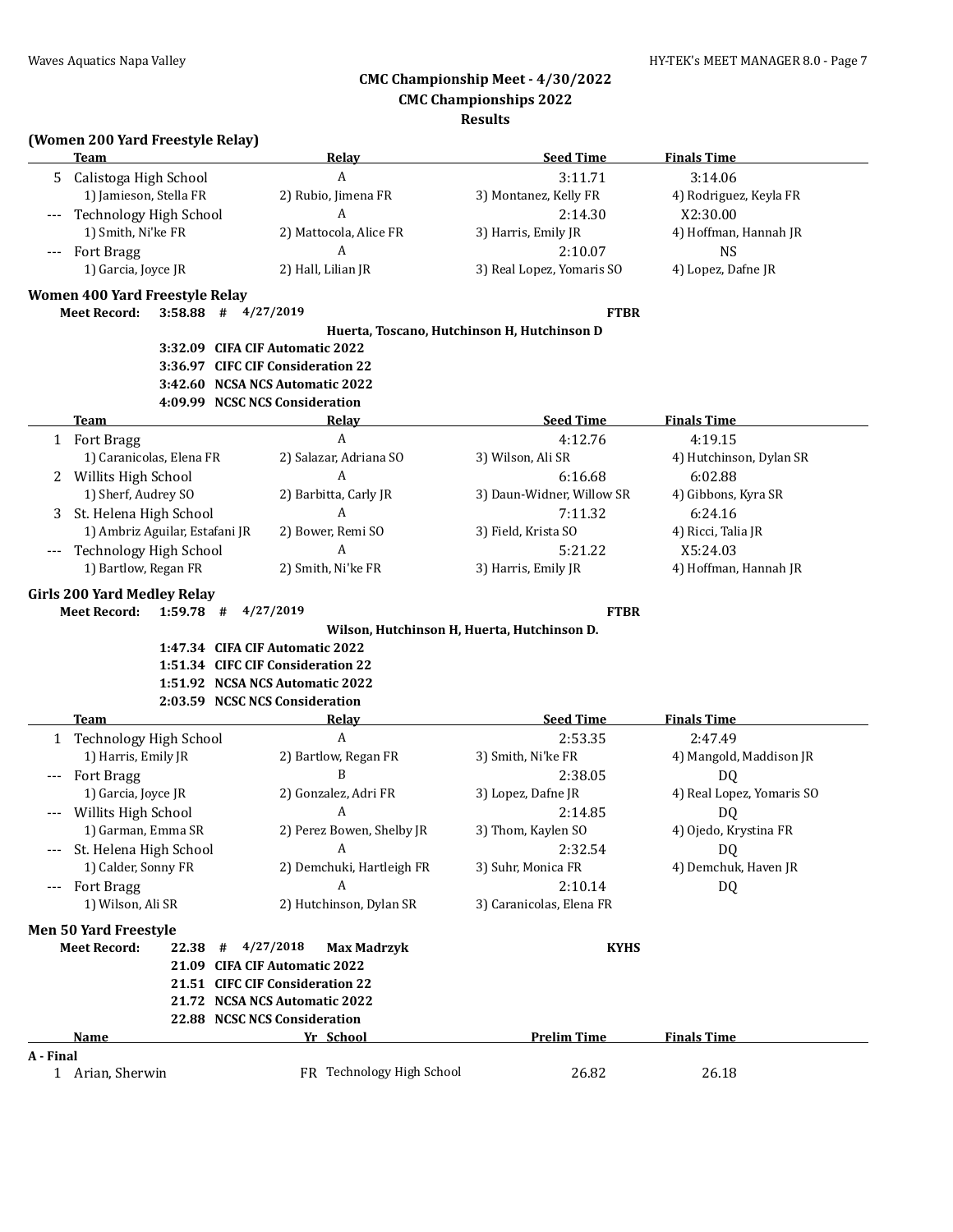## **A - Final ... (Men 50 Yard Freestyle)**

|                  | <b>Name</b>                   |                                 | Yr School                     | <b>Prelim Time</b> | <b>Finals Time</b> |   |
|------------------|-------------------------------|---------------------------------|-------------------------------|--------------------|--------------------|---|
| 2                | Sun, Sam                      |                                 | SO Technology High School     | 26.65              | 26.75              |   |
| 3                | Fennen, Dylan                 |                                 | SO Calistoga High School      | 27.07              | 27.35              |   |
| 4                | Clay, Max                     |                                 | FR Technology High School     | 29.31              | 29.11              |   |
| 5                | Myers, Branden                |                                 | <b>IR</b> Fort Bragg          | 28.52              | 29.33              |   |
| 6                | Frost, Seth                   |                                 | <b>IR</b> Willits High School | 31.13              | 31.36              |   |
| <b>B</b> - Final |                               |                                 |                               |                    |                    |   |
| 7                | Groshart, Dylan               |                                 | FR Calistoga High School      | 31.62              | 31.37              |   |
| 8                | Hendricks, Shea               |                                 | JR Mendocino                  | 33.32              | 33.15              |   |
| 9                | Newkirk, Max                  |                                 | FR Mendocino                  | 32.12              | 33.48              |   |
| 10               | Reynolds, Jathan              |                                 | SO St. Helena High School     | 35.41              | 36.18              |   |
|                  | <b>Men 50 Yard Freestyle</b>  |                                 |                               |                    |                    |   |
|                  | <b>Meet Record:</b><br>22.38  | #<br>4/27/2018                  | <b>Max Madrzyk</b>            | <b>KYHS</b>        |                    |   |
|                  |                               | 21.09 CIFA CIF Automatic 2022   |                               |                    |                    |   |
|                  |                               | 21.51 CIFC CIF Consideration 22 |                               |                    |                    |   |
|                  |                               | 21.72 NCSA NCS Automatic 2022   |                               |                    |                    |   |
|                  |                               | 22.88 NCSC NCS Consideration    |                               |                    |                    |   |
|                  | Name                          |                                 | Yr School                     | <b>Seed Time</b>   | <b>Prelim Time</b> |   |
|                  | <b>Preliminaries</b>          |                                 |                               |                    |                    |   |
| $\mathbf{1}$     | Sun, Sam                      |                                 | SO Technology High School     | 27.28              | 26.65              | q |
| 2                | Arian, Sherwin                |                                 | FR Technology High School     | 26.22              | 26.82              | q |
| 3                | Fennen, Dylan                 |                                 | SO Calistoga High School      | 27.94              | 27.07              | q |
| 4                | Myers, Branden                |                                 | JR Fort Bragg                 | 28.42              | 28.52              | q |
| 5                | Clay, Max                     |                                 | FR Technology High School     | 26.91              | 29.31              | q |
| 6                | Frost, Seth                   |                                 | JR Willits High School        | 32.18              | 31.13              | q |
| 7                | Groshart, Dylan               |                                 | FR Calistoga High School      | 32.61              | 31.62              | q |
| 8                | Newkirk, Max                  |                                 | FR Mendocino                  | 32.74              | 32.12              | q |
| 9                | Hendricks, Shea               |                                 | JR Mendocino                  | 30.83              | 33.32              | q |
| 10               | Reynolds, Jathan              |                                 | SO St. Helena High School     | 39.87              | 35.41              | q |
|                  | <b>Men 100 Yard Freestyle</b> |                                 |                               |                    |                    |   |
|                  | <b>Meet Record:</b><br>52.00  | 4/29/2017<br>#                  | <b>Max Madrzyk</b>            | <b>KELS</b>        |                    |   |
|                  |                               | 46.20 CIFA CIF Automatic 2022   |                               |                    |                    |   |
|                  |                               | 46.89 CIFC CIF Consideration 22 |                               |                    |                    |   |
|                  |                               | 47.20 NCSA NCS Automatic 2022   |                               |                    |                    |   |
|                  |                               | 49.99 NCSC NCS Consideration    |                               |                    |                    |   |
|                  | Name                          |                                 | Yr School                     | <b>Prelim Time</b> | <b>Finals Time</b> |   |
| A - Final        |                               |                                 |                               |                    |                    |   |
| 1                | Arian, Sherwin                |                                 | FR Technology High School     | 1:03.94            | 59.63              |   |
| 2                | Willen, Rowan                 |                                 | SO St. Helena High School     | 1:04.18            | 1:01.77            |   |
| 3                | Morse, Sam                    |                                 | JR Mendocino                  | 1:04.19            | 1:05.61            |   |
| 4                | Harris, Joseph                | FR                              | Technology High School        | 1:07.24            | 1:07.23            |   |
| 5                | Holland, Caleb                | IR                              | Fort Bragg                    | 1:08.32            | 1:08.82            |   |
| 6                | Frost, Seth                   | IR                              | Willits High School           | 1:10.31            | 1:12.32            |   |
| <b>B</b> - Final |                               |                                 |                               |                    |                    |   |
| 7                | Groshart, Dylan               |                                 | FR Calistoga High School      | 1:10.92            | 1:12.21            |   |
| 8                | Hendricks, Shea               | IR                              | Mendocino                     | 1:16.69            | 1:15.77            |   |
| 9                | Reynolds, Jathan              |                                 | SO St. Helena High School     | 1:28.72            | 1:33.86            |   |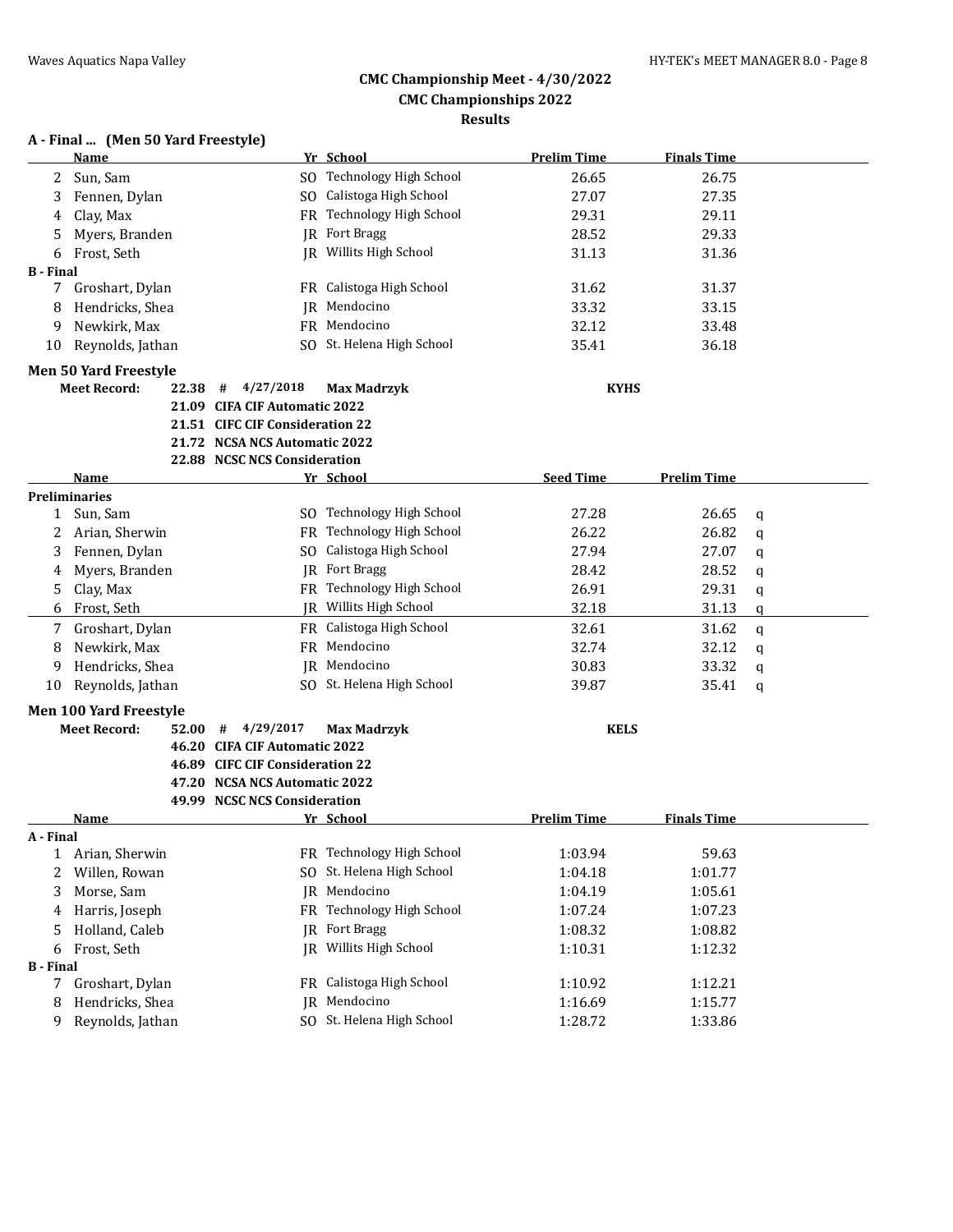|              | <b>Men 100 Yard Freestyle</b>                        |         |                                   |                                     |                    |                    |              |
|--------------|------------------------------------------------------|---------|-----------------------------------|-------------------------------------|--------------------|--------------------|--------------|
|              | <b>Meet Record:</b>                                  | 52.00   | 4/29/2017<br>#                    | <b>Max Madrzyk</b>                  | <b>KELS</b>        |                    |              |
|              |                                                      |         | 46.20 CIFA CIF Automatic 2022     |                                     |                    |                    |              |
|              |                                                      |         | 46.89 CIFC CIF Consideration 22   |                                     |                    |                    |              |
|              |                                                      | 47.20   | <b>NCSA NCS Automatic 2022</b>    |                                     |                    |                    |              |
|              |                                                      |         | 49.99 NCSC NCS Consideration      |                                     |                    |                    |              |
|              | Name                                                 |         |                                   | Yr School                           | <b>Seed Time</b>   | <b>Prelim Time</b> |              |
|              | <b>Preliminaries</b>                                 |         |                                   | FR Technology High School           |                    | 1:03.94            |              |
| 2            | 1 Arian, Sherwin<br>Willen, Rowan                    |         |                                   | St. Helena High School              | 1:00.87<br>1:05.20 | 1:04.18            | q            |
|              |                                                      |         | SO.                               | JR Mendocino                        |                    |                    | q            |
| 3            | Morse, Sam                                           |         |                                   | FR Technology High School           | 1:02.72<br>1:07.35 | 1:04.19            | q            |
| 4            | Harris, Joseph                                       |         |                                   |                                     |                    | 1:07.24            | q            |
| 5            | Holland, Caleb                                       |         |                                   | <b>JR</b> Fort Bragg                | 1:07.40            | 1:08.32            | q            |
| 6            | Frost, Seth                                          |         |                                   | JR Willits High School              | 1:15.32            | 1:10.31            | $\mathbf{q}$ |
| 7            | Groshart, Dylan                                      |         |                                   | FR Calistoga High School            | 1:12.85            | 1:10.92            | q            |
| 8            | Hendricks, Shea                                      |         | IR                                | Mendocino                           | 1:16.98            | 1:16.69            | q            |
| 9            | Reynolds, Jathan                                     |         |                                   | SO St. Helena High School           | 1:27.90            | 1:28.72            | q            |
|              | <b>Men 200 Yard Freestyle</b>                        |         |                                   |                                     |                    |                    |              |
|              | <b>Meet Record:</b>                                  | 1:48.40 | 4/29/2017<br>#                    | <b>Charlie Adams</b>                | <b>CLEA</b>        |                    |              |
|              |                                                      |         | 1:39.95 CIFA CIF Automatic 2022   |                                     |                    |                    |              |
|              |                                                      |         | 1:42.28 CIFC CIF Consideration 22 |                                     |                    |                    |              |
|              |                                                      |         | 1:44.01 NCSA NCS Automatic 2022   |                                     |                    |                    |              |
|              |                                                      |         |                                   |                                     |                    |                    |              |
|              |                                                      |         | 1:50.99 NCSC NCS Consideration    |                                     |                    |                    |              |
|              | Name                                                 |         |                                   | Yr School                           | <b>Prelim Time</b> | <b>Finals Time</b> |              |
| A - Final    |                                                      |         |                                   |                                     |                    |                    |              |
|              | 1 Weaver, Caleb                                      |         |                                   | FR Technology High School           | 2:10.95            | 2:11.79            |              |
| 2            | Willen, Rowan                                        |         |                                   | SO St. Helena High School           | 2:18.33            | 2:16.96            |              |
| 3            | Holland, Caleb                                       |         |                                   | <b>IR</b> Fort Bragg                | 2:30.22            | 2:32.60            |              |
| 4            | Morse, Sam                                           |         |                                   | IR Mendocino                        | 2:30.64            | 2:35.51            |              |
| 5            | Benfield, Westin                                     |         | SO.                               | Mendocino                           | 2:36.27            | 2:37.46            |              |
| 6            | Kale, John Michael                                   |         |                                   | SR Willits High School              | 2:40.67            | 2:47.09            |              |
|              |                                                      |         |                                   |                                     |                    |                    |              |
|              | <b>Men 200 Yard Freestyle</b><br><b>Meet Record:</b> | 1:48.40 | 4/29/2017<br>#                    | <b>Charlie Adams</b>                | <b>CLEA</b>        |                    |              |
|              |                                                      |         | 1:39.95 CIFA CIF Automatic 2022   |                                     |                    |                    |              |
|              |                                                      |         | 1:42.28 CIFC CIF Consideration 22 |                                     |                    |                    |              |
|              |                                                      |         | 1:44.01 NCSA NCS Automatic 2022   |                                     |                    |                    |              |
|              |                                                      |         | 1:50.99 NCSC NCS Consideration    |                                     |                    |                    |              |
|              | <b>Name</b>                                          |         |                                   | Yr School                           | <b>Seed Time</b>   | <b>Prelim Time</b> |              |
|              | <b>Preliminaries</b>                                 |         |                                   |                                     |                    |                    |              |
| $\mathbf{1}$ | Weaver, Caleb                                        |         |                                   | FR Technology High School           | 2:08.59            | 2:10.95            | q            |
| 2            | Willen, Rowan                                        |         | SO.                               | St. Helena High School              | 2:19.70            | 2:18.33            | q            |
| 3            | Holland, Caleb                                       |         | IR                                | Fort Bragg                          | 2:27.79            | 2:30.22            | q            |
| 4            | Morse, Sam                                           |         | IR                                | Mendocino                           | 2:37.03            | 2:30.64            | q            |
| 5            | Benfield, Westin<br>Kale, John Michael               |         | SO.                               | Mendocino<br>SR Willits High School | 2:50.16<br>2:37.04 | 2:36.27<br>2:40.67 | q            |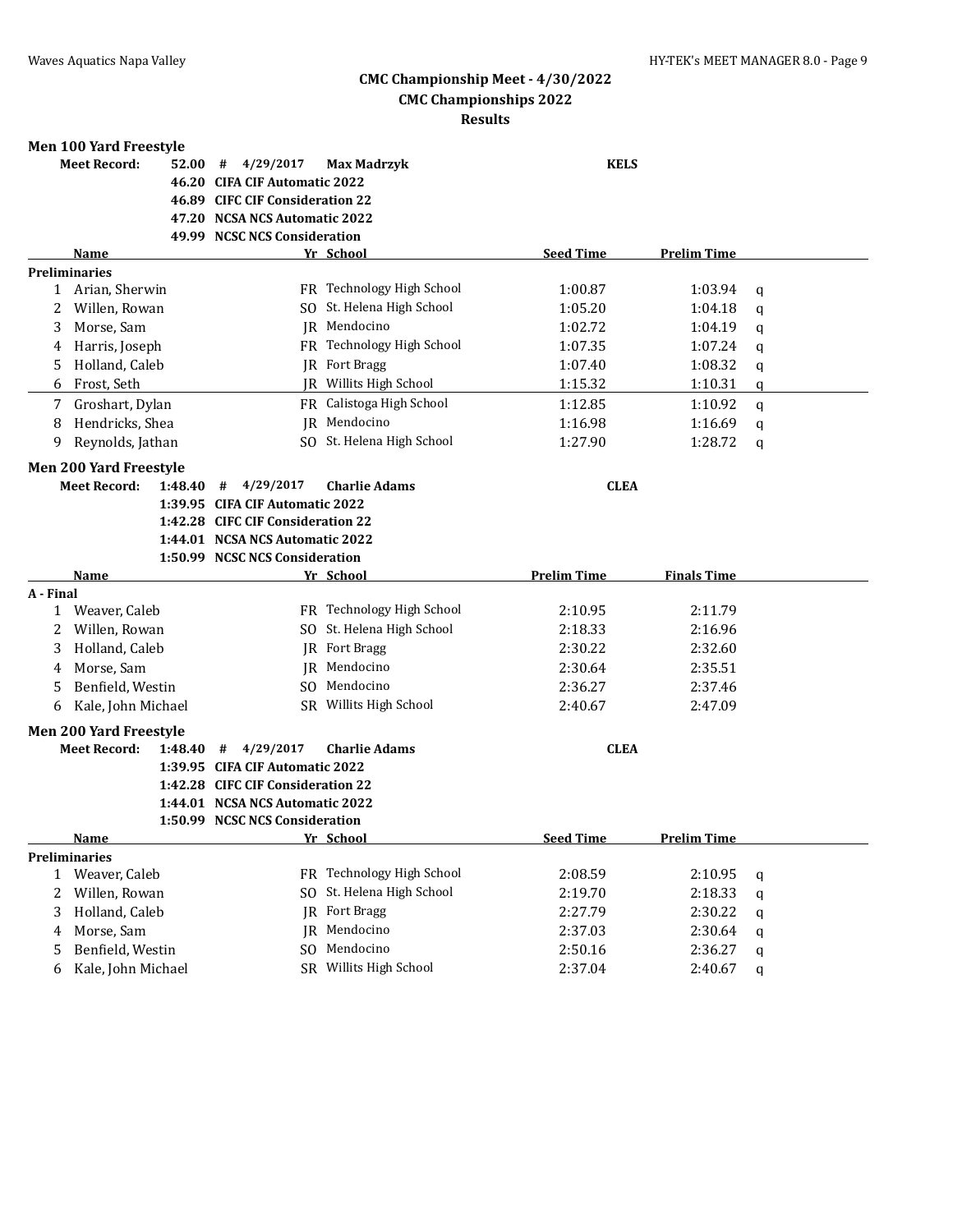| 4/30/2016<br><b>Meet Record:</b><br>4:58.34<br>#<br><b>Charlie Adams</b><br><b>CLEA</b><br>4:31.93 CIFA CIF Automatic 2022<br>4:38.85 CIFC CIF Consideration 22<br>4:40.09 NCSA NCS Automatic 2022<br>5:06.99 NCSC NCS Consideration<br><b>Seed Time</b><br><b>Finals Time</b><br>Name<br>Yr School<br>FR Technology High School<br>Galli, Aiden<br>5:35.57<br>5:32.88<br>1<br>SO St. Helena High School<br>Walter, William<br>6:31.20<br>6:31.53<br>FR Fort Bragg<br>Seaholm, Tre<br>6:29.26<br>3<br>6:34.94<br>FR Mendocino<br>McKivett, Liam<br>6:57.34<br>6:57.85<br>4<br>SR Willits High School<br>Kale, John Michael<br>7:13.08<br>7:08.90<br>5.<br><b>Meet Record:</b><br>4/30/2019<br>54.10<br>#<br><b>Nick Dobusch</b><br><b>KYHS</b><br>50.39 CIFA CIF Automatic 2022<br>52.55 CIFC CIF Consideration 22<br>53.62 NCSA NCS Automatic 2022<br>57.99 NCSC NCS Consideration<br>Yr School<br><b>Prelim Time</b><br><b>Finals Time</b><br><b>Name</b><br>FR Technology High School<br>Galli, Aiden<br>1:00.64<br>1<br>1:00.65<br>IR Mendocino<br>1:05.05<br>Thiel-Gebheim, Amir<br>1:04.72<br>2<br>SO Mendocino<br>1:15.74<br>3<br>Benfield, Westin<br>1:11.71<br>FR Technology High School<br>1:15.19<br>1:17.98<br>4 Harris, Joseph<br><b>Men 100 Yard Backstroke</b><br><b>Meet Record:</b><br>4/30/2019<br>54.10<br><b>Nick Dobusch</b><br><b>KYHS</b><br>#<br>50.39 CIFA CIF Automatic 2022<br>52.55 CIFC CIF Consideration 22<br>53.62 NCSA NCS Automatic 2022<br>57.99 NCSC NCS Consideration<br><b>Seed Time</b><br><b>Prelim Time</b><br>Name<br>Yr School<br>FR Technology High School<br>Galli, Aiden<br>1:08.95<br>1:00.64<br>1<br>q<br>IR Mendocino<br>Thiel-Gebheim, Amir<br>1:06.68<br>1:05.05<br>2<br>q<br>SO Mendocino<br>Benfield, Westin<br>3<br>1:21.24<br>1:11.71<br>q<br>FR Technology High School<br>1:20.25<br>4 Harris, Joseph<br>1:15.19<br>q<br><b>Men 100 Yard Breaststroke</b><br><b>Meet Record:</b><br>4/30/2019<br><b>Corban McIntosh</b><br><b>STVI</b><br>57.05<br>#<br>57.04 CIFA CIF Automatic 2022<br>58.38 CIFC CIF Consideration 22<br>58.77 NCSA NCS Automatic 2022<br>1:02.99 NCSC NCS Consideration<br>Yr School<br><b>Prelim Time</b><br><b>Finals Time</b><br>Name<br>1 Fennen, Dylan<br>SO Calistoga High School<br>1:17.60<br>1:17.97<br>SO Technology High School<br>Sun, Sam<br>1:22.68<br>1:21.97<br>2<br>FR Mendocino<br>Newkirk, Max<br>1:31.56<br>1:32.99<br>3<br>FR Mendocino | <b>Men 500 Yard Freestyle</b>  |  |         |         |  |
|------------------------------------------------------------------------------------------------------------------------------------------------------------------------------------------------------------------------------------------------------------------------------------------------------------------------------------------------------------------------------------------------------------------------------------------------------------------------------------------------------------------------------------------------------------------------------------------------------------------------------------------------------------------------------------------------------------------------------------------------------------------------------------------------------------------------------------------------------------------------------------------------------------------------------------------------------------------------------------------------------------------------------------------------------------------------------------------------------------------------------------------------------------------------------------------------------------------------------------------------------------------------------------------------------------------------------------------------------------------------------------------------------------------------------------------------------------------------------------------------------------------------------------------------------------------------------------------------------------------------------------------------------------------------------------------------------------------------------------------------------------------------------------------------------------------------------------------------------------------------------------------------------------------------------------------------------------------------------------------------------------------------------------------------------------------------------------------------------------------------------------------------------------------------------------------------------------------------------------------------------------------------------------------------------------------------------------------------------------------------------------------------------------------------------------------|--------------------------------|--|---------|---------|--|
|                                                                                                                                                                                                                                                                                                                                                                                                                                                                                                                                                                                                                                                                                                                                                                                                                                                                                                                                                                                                                                                                                                                                                                                                                                                                                                                                                                                                                                                                                                                                                                                                                                                                                                                                                                                                                                                                                                                                                                                                                                                                                                                                                                                                                                                                                                                                                                                                                                          |                                |  |         |         |  |
|                                                                                                                                                                                                                                                                                                                                                                                                                                                                                                                                                                                                                                                                                                                                                                                                                                                                                                                                                                                                                                                                                                                                                                                                                                                                                                                                                                                                                                                                                                                                                                                                                                                                                                                                                                                                                                                                                                                                                                                                                                                                                                                                                                                                                                                                                                                                                                                                                                          |                                |  |         |         |  |
|                                                                                                                                                                                                                                                                                                                                                                                                                                                                                                                                                                                                                                                                                                                                                                                                                                                                                                                                                                                                                                                                                                                                                                                                                                                                                                                                                                                                                                                                                                                                                                                                                                                                                                                                                                                                                                                                                                                                                                                                                                                                                                                                                                                                                                                                                                                                                                                                                                          |                                |  |         |         |  |
|                                                                                                                                                                                                                                                                                                                                                                                                                                                                                                                                                                                                                                                                                                                                                                                                                                                                                                                                                                                                                                                                                                                                                                                                                                                                                                                                                                                                                                                                                                                                                                                                                                                                                                                                                                                                                                                                                                                                                                                                                                                                                                                                                                                                                                                                                                                                                                                                                                          |                                |  |         |         |  |
|                                                                                                                                                                                                                                                                                                                                                                                                                                                                                                                                                                                                                                                                                                                                                                                                                                                                                                                                                                                                                                                                                                                                                                                                                                                                                                                                                                                                                                                                                                                                                                                                                                                                                                                                                                                                                                                                                                                                                                                                                                                                                                                                                                                                                                                                                                                                                                                                                                          |                                |  |         |         |  |
|                                                                                                                                                                                                                                                                                                                                                                                                                                                                                                                                                                                                                                                                                                                                                                                                                                                                                                                                                                                                                                                                                                                                                                                                                                                                                                                                                                                                                                                                                                                                                                                                                                                                                                                                                                                                                                                                                                                                                                                                                                                                                                                                                                                                                                                                                                                                                                                                                                          |                                |  |         |         |  |
|                                                                                                                                                                                                                                                                                                                                                                                                                                                                                                                                                                                                                                                                                                                                                                                                                                                                                                                                                                                                                                                                                                                                                                                                                                                                                                                                                                                                                                                                                                                                                                                                                                                                                                                                                                                                                                                                                                                                                                                                                                                                                                                                                                                                                                                                                                                                                                                                                                          |                                |  |         |         |  |
|                                                                                                                                                                                                                                                                                                                                                                                                                                                                                                                                                                                                                                                                                                                                                                                                                                                                                                                                                                                                                                                                                                                                                                                                                                                                                                                                                                                                                                                                                                                                                                                                                                                                                                                                                                                                                                                                                                                                                                                                                                                                                                                                                                                                                                                                                                                                                                                                                                          |                                |  |         |         |  |
|                                                                                                                                                                                                                                                                                                                                                                                                                                                                                                                                                                                                                                                                                                                                                                                                                                                                                                                                                                                                                                                                                                                                                                                                                                                                                                                                                                                                                                                                                                                                                                                                                                                                                                                                                                                                                                                                                                                                                                                                                                                                                                                                                                                                                                                                                                                                                                                                                                          |                                |  |         |         |  |
|                                                                                                                                                                                                                                                                                                                                                                                                                                                                                                                                                                                                                                                                                                                                                                                                                                                                                                                                                                                                                                                                                                                                                                                                                                                                                                                                                                                                                                                                                                                                                                                                                                                                                                                                                                                                                                                                                                                                                                                                                                                                                                                                                                                                                                                                                                                                                                                                                                          |                                |  |         |         |  |
|                                                                                                                                                                                                                                                                                                                                                                                                                                                                                                                                                                                                                                                                                                                                                                                                                                                                                                                                                                                                                                                                                                                                                                                                                                                                                                                                                                                                                                                                                                                                                                                                                                                                                                                                                                                                                                                                                                                                                                                                                                                                                                                                                                                                                                                                                                                                                                                                                                          |                                |  |         |         |  |
|                                                                                                                                                                                                                                                                                                                                                                                                                                                                                                                                                                                                                                                                                                                                                                                                                                                                                                                                                                                                                                                                                                                                                                                                                                                                                                                                                                                                                                                                                                                                                                                                                                                                                                                                                                                                                                                                                                                                                                                                                                                                                                                                                                                                                                                                                                                                                                                                                                          | <b>Men 100 Yard Backstroke</b> |  |         |         |  |
|                                                                                                                                                                                                                                                                                                                                                                                                                                                                                                                                                                                                                                                                                                                                                                                                                                                                                                                                                                                                                                                                                                                                                                                                                                                                                                                                                                                                                                                                                                                                                                                                                                                                                                                                                                                                                                                                                                                                                                                                                                                                                                                                                                                                                                                                                                                                                                                                                                          |                                |  |         |         |  |
|                                                                                                                                                                                                                                                                                                                                                                                                                                                                                                                                                                                                                                                                                                                                                                                                                                                                                                                                                                                                                                                                                                                                                                                                                                                                                                                                                                                                                                                                                                                                                                                                                                                                                                                                                                                                                                                                                                                                                                                                                                                                                                                                                                                                                                                                                                                                                                                                                                          |                                |  |         |         |  |
|                                                                                                                                                                                                                                                                                                                                                                                                                                                                                                                                                                                                                                                                                                                                                                                                                                                                                                                                                                                                                                                                                                                                                                                                                                                                                                                                                                                                                                                                                                                                                                                                                                                                                                                                                                                                                                                                                                                                                                                                                                                                                                                                                                                                                                                                                                                                                                                                                                          |                                |  |         |         |  |
|                                                                                                                                                                                                                                                                                                                                                                                                                                                                                                                                                                                                                                                                                                                                                                                                                                                                                                                                                                                                                                                                                                                                                                                                                                                                                                                                                                                                                                                                                                                                                                                                                                                                                                                                                                                                                                                                                                                                                                                                                                                                                                                                                                                                                                                                                                                                                                                                                                          |                                |  |         |         |  |
|                                                                                                                                                                                                                                                                                                                                                                                                                                                                                                                                                                                                                                                                                                                                                                                                                                                                                                                                                                                                                                                                                                                                                                                                                                                                                                                                                                                                                                                                                                                                                                                                                                                                                                                                                                                                                                                                                                                                                                                                                                                                                                                                                                                                                                                                                                                                                                                                                                          |                                |  |         |         |  |
|                                                                                                                                                                                                                                                                                                                                                                                                                                                                                                                                                                                                                                                                                                                                                                                                                                                                                                                                                                                                                                                                                                                                                                                                                                                                                                                                                                                                                                                                                                                                                                                                                                                                                                                                                                                                                                                                                                                                                                                                                                                                                                                                                                                                                                                                                                                                                                                                                                          |                                |  |         |         |  |
|                                                                                                                                                                                                                                                                                                                                                                                                                                                                                                                                                                                                                                                                                                                                                                                                                                                                                                                                                                                                                                                                                                                                                                                                                                                                                                                                                                                                                                                                                                                                                                                                                                                                                                                                                                                                                                                                                                                                                                                                                                                                                                                                                                                                                                                                                                                                                                                                                                          | A - Final                      |  |         |         |  |
|                                                                                                                                                                                                                                                                                                                                                                                                                                                                                                                                                                                                                                                                                                                                                                                                                                                                                                                                                                                                                                                                                                                                                                                                                                                                                                                                                                                                                                                                                                                                                                                                                                                                                                                                                                                                                                                                                                                                                                                                                                                                                                                                                                                                                                                                                                                                                                                                                                          |                                |  |         |         |  |
|                                                                                                                                                                                                                                                                                                                                                                                                                                                                                                                                                                                                                                                                                                                                                                                                                                                                                                                                                                                                                                                                                                                                                                                                                                                                                                                                                                                                                                                                                                                                                                                                                                                                                                                                                                                                                                                                                                                                                                                                                                                                                                                                                                                                                                                                                                                                                                                                                                          |                                |  |         |         |  |
|                                                                                                                                                                                                                                                                                                                                                                                                                                                                                                                                                                                                                                                                                                                                                                                                                                                                                                                                                                                                                                                                                                                                                                                                                                                                                                                                                                                                                                                                                                                                                                                                                                                                                                                                                                                                                                                                                                                                                                                                                                                                                                                                                                                                                                                                                                                                                                                                                                          |                                |  |         |         |  |
|                                                                                                                                                                                                                                                                                                                                                                                                                                                                                                                                                                                                                                                                                                                                                                                                                                                                                                                                                                                                                                                                                                                                                                                                                                                                                                                                                                                                                                                                                                                                                                                                                                                                                                                                                                                                                                                                                                                                                                                                                                                                                                                                                                                                                                                                                                                                                                                                                                          |                                |  |         |         |  |
|                                                                                                                                                                                                                                                                                                                                                                                                                                                                                                                                                                                                                                                                                                                                                                                                                                                                                                                                                                                                                                                                                                                                                                                                                                                                                                                                                                                                                                                                                                                                                                                                                                                                                                                                                                                                                                                                                                                                                                                                                                                                                                                                                                                                                                                                                                                                                                                                                                          |                                |  |         |         |  |
|                                                                                                                                                                                                                                                                                                                                                                                                                                                                                                                                                                                                                                                                                                                                                                                                                                                                                                                                                                                                                                                                                                                                                                                                                                                                                                                                                                                                                                                                                                                                                                                                                                                                                                                                                                                                                                                                                                                                                                                                                                                                                                                                                                                                                                                                                                                                                                                                                                          |                                |  |         |         |  |
|                                                                                                                                                                                                                                                                                                                                                                                                                                                                                                                                                                                                                                                                                                                                                                                                                                                                                                                                                                                                                                                                                                                                                                                                                                                                                                                                                                                                                                                                                                                                                                                                                                                                                                                                                                                                                                                                                                                                                                                                                                                                                                                                                                                                                                                                                                                                                                                                                                          |                                |  |         |         |  |
|                                                                                                                                                                                                                                                                                                                                                                                                                                                                                                                                                                                                                                                                                                                                                                                                                                                                                                                                                                                                                                                                                                                                                                                                                                                                                                                                                                                                                                                                                                                                                                                                                                                                                                                                                                                                                                                                                                                                                                                                                                                                                                                                                                                                                                                                                                                                                                                                                                          |                                |  |         |         |  |
|                                                                                                                                                                                                                                                                                                                                                                                                                                                                                                                                                                                                                                                                                                                                                                                                                                                                                                                                                                                                                                                                                                                                                                                                                                                                                                                                                                                                                                                                                                                                                                                                                                                                                                                                                                                                                                                                                                                                                                                                                                                                                                                                                                                                                                                                                                                                                                                                                                          |                                |  |         |         |  |
|                                                                                                                                                                                                                                                                                                                                                                                                                                                                                                                                                                                                                                                                                                                                                                                                                                                                                                                                                                                                                                                                                                                                                                                                                                                                                                                                                                                                                                                                                                                                                                                                                                                                                                                                                                                                                                                                                                                                                                                                                                                                                                                                                                                                                                                                                                                                                                                                                                          |                                |  |         |         |  |
|                                                                                                                                                                                                                                                                                                                                                                                                                                                                                                                                                                                                                                                                                                                                                                                                                                                                                                                                                                                                                                                                                                                                                                                                                                                                                                                                                                                                                                                                                                                                                                                                                                                                                                                                                                                                                                                                                                                                                                                                                                                                                                                                                                                                                                                                                                                                                                                                                                          |                                |  |         |         |  |
|                                                                                                                                                                                                                                                                                                                                                                                                                                                                                                                                                                                                                                                                                                                                                                                                                                                                                                                                                                                                                                                                                                                                                                                                                                                                                                                                                                                                                                                                                                                                                                                                                                                                                                                                                                                                                                                                                                                                                                                                                                                                                                                                                                                                                                                                                                                                                                                                                                          | <b>Preliminaries</b>           |  |         |         |  |
|                                                                                                                                                                                                                                                                                                                                                                                                                                                                                                                                                                                                                                                                                                                                                                                                                                                                                                                                                                                                                                                                                                                                                                                                                                                                                                                                                                                                                                                                                                                                                                                                                                                                                                                                                                                                                                                                                                                                                                                                                                                                                                                                                                                                                                                                                                                                                                                                                                          |                                |  |         |         |  |
|                                                                                                                                                                                                                                                                                                                                                                                                                                                                                                                                                                                                                                                                                                                                                                                                                                                                                                                                                                                                                                                                                                                                                                                                                                                                                                                                                                                                                                                                                                                                                                                                                                                                                                                                                                                                                                                                                                                                                                                                                                                                                                                                                                                                                                                                                                                                                                                                                                          |                                |  |         |         |  |
|                                                                                                                                                                                                                                                                                                                                                                                                                                                                                                                                                                                                                                                                                                                                                                                                                                                                                                                                                                                                                                                                                                                                                                                                                                                                                                                                                                                                                                                                                                                                                                                                                                                                                                                                                                                                                                                                                                                                                                                                                                                                                                                                                                                                                                                                                                                                                                                                                                          |                                |  |         |         |  |
|                                                                                                                                                                                                                                                                                                                                                                                                                                                                                                                                                                                                                                                                                                                                                                                                                                                                                                                                                                                                                                                                                                                                                                                                                                                                                                                                                                                                                                                                                                                                                                                                                                                                                                                                                                                                                                                                                                                                                                                                                                                                                                                                                                                                                                                                                                                                                                                                                                          |                                |  |         |         |  |
|                                                                                                                                                                                                                                                                                                                                                                                                                                                                                                                                                                                                                                                                                                                                                                                                                                                                                                                                                                                                                                                                                                                                                                                                                                                                                                                                                                                                                                                                                                                                                                                                                                                                                                                                                                                                                                                                                                                                                                                                                                                                                                                                                                                                                                                                                                                                                                                                                                          |                                |  |         |         |  |
|                                                                                                                                                                                                                                                                                                                                                                                                                                                                                                                                                                                                                                                                                                                                                                                                                                                                                                                                                                                                                                                                                                                                                                                                                                                                                                                                                                                                                                                                                                                                                                                                                                                                                                                                                                                                                                                                                                                                                                                                                                                                                                                                                                                                                                                                                                                                                                                                                                          |                                |  |         |         |  |
|                                                                                                                                                                                                                                                                                                                                                                                                                                                                                                                                                                                                                                                                                                                                                                                                                                                                                                                                                                                                                                                                                                                                                                                                                                                                                                                                                                                                                                                                                                                                                                                                                                                                                                                                                                                                                                                                                                                                                                                                                                                                                                                                                                                                                                                                                                                                                                                                                                          |                                |  |         |         |  |
|                                                                                                                                                                                                                                                                                                                                                                                                                                                                                                                                                                                                                                                                                                                                                                                                                                                                                                                                                                                                                                                                                                                                                                                                                                                                                                                                                                                                                                                                                                                                                                                                                                                                                                                                                                                                                                                                                                                                                                                                                                                                                                                                                                                                                                                                                                                                                                                                                                          |                                |  |         |         |  |
|                                                                                                                                                                                                                                                                                                                                                                                                                                                                                                                                                                                                                                                                                                                                                                                                                                                                                                                                                                                                                                                                                                                                                                                                                                                                                                                                                                                                                                                                                                                                                                                                                                                                                                                                                                                                                                                                                                                                                                                                                                                                                                                                                                                                                                                                                                                                                                                                                                          |                                |  |         |         |  |
|                                                                                                                                                                                                                                                                                                                                                                                                                                                                                                                                                                                                                                                                                                                                                                                                                                                                                                                                                                                                                                                                                                                                                                                                                                                                                                                                                                                                                                                                                                                                                                                                                                                                                                                                                                                                                                                                                                                                                                                                                                                                                                                                                                                                                                                                                                                                                                                                                                          |                                |  |         |         |  |
|                                                                                                                                                                                                                                                                                                                                                                                                                                                                                                                                                                                                                                                                                                                                                                                                                                                                                                                                                                                                                                                                                                                                                                                                                                                                                                                                                                                                                                                                                                                                                                                                                                                                                                                                                                                                                                                                                                                                                                                                                                                                                                                                                                                                                                                                                                                                                                                                                                          |                                |  |         |         |  |
|                                                                                                                                                                                                                                                                                                                                                                                                                                                                                                                                                                                                                                                                                                                                                                                                                                                                                                                                                                                                                                                                                                                                                                                                                                                                                                                                                                                                                                                                                                                                                                                                                                                                                                                                                                                                                                                                                                                                                                                                                                                                                                                                                                                                                                                                                                                                                                                                                                          | A - Final                      |  |         |         |  |
|                                                                                                                                                                                                                                                                                                                                                                                                                                                                                                                                                                                                                                                                                                                                                                                                                                                                                                                                                                                                                                                                                                                                                                                                                                                                                                                                                                                                                                                                                                                                                                                                                                                                                                                                                                                                                                                                                                                                                                                                                                                                                                                                                                                                                                                                                                                                                                                                                                          |                                |  |         |         |  |
|                                                                                                                                                                                                                                                                                                                                                                                                                                                                                                                                                                                                                                                                                                                                                                                                                                                                                                                                                                                                                                                                                                                                                                                                                                                                                                                                                                                                                                                                                                                                                                                                                                                                                                                                                                                                                                                                                                                                                                                                                                                                                                                                                                                                                                                                                                                                                                                                                                          |                                |  |         |         |  |
|                                                                                                                                                                                                                                                                                                                                                                                                                                                                                                                                                                                                                                                                                                                                                                                                                                                                                                                                                                                                                                                                                                                                                                                                                                                                                                                                                                                                                                                                                                                                                                                                                                                                                                                                                                                                                                                                                                                                                                                                                                                                                                                                                                                                                                                                                                                                                                                                                                          |                                |  |         |         |  |
|                                                                                                                                                                                                                                                                                                                                                                                                                                                                                                                                                                                                                                                                                                                                                                                                                                                                                                                                                                                                                                                                                                                                                                                                                                                                                                                                                                                                                                                                                                                                                                                                                                                                                                                                                                                                                                                                                                                                                                                                                                                                                                                                                                                                                                                                                                                                                                                                                                          | McKivett, Liam<br>4            |  | 1:34.24 | 1:33.45 |  |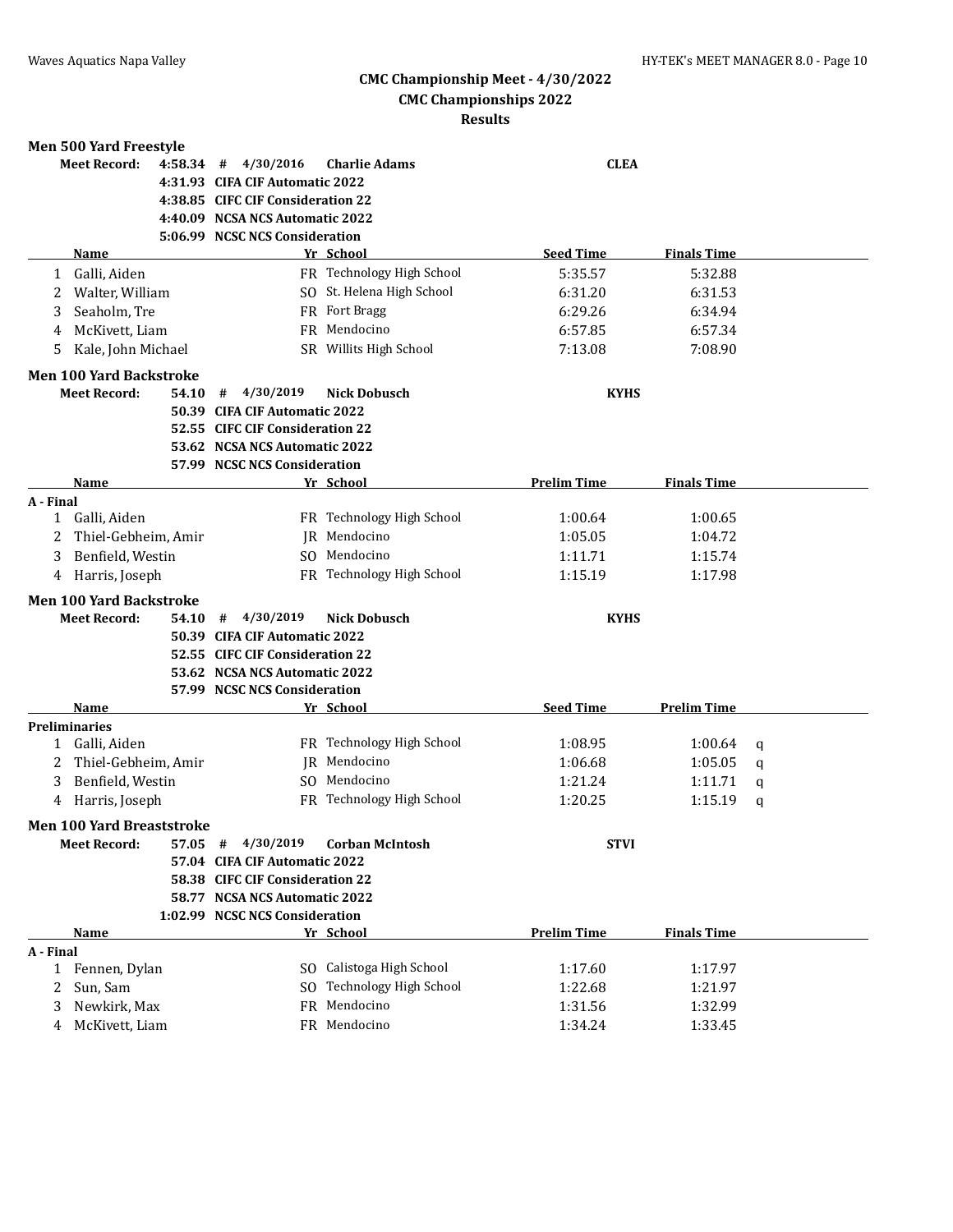| <b>Men 100 Yard Breaststroke</b>    |                                   |                              |                    |                    |   |  |
|-------------------------------------|-----------------------------------|------------------------------|--------------------|--------------------|---|--|
| <b>Meet Record:</b>                 | 4/30/2019<br>$57.05$ #            | <b>Corban McIntosh</b>       |                    | <b>STVI</b>        |   |  |
|                                     | 57.04 CIFA CIF Automatic 2022     |                              |                    |                    |   |  |
|                                     | 58.38 CIFC CIF Consideration 22   |                              |                    |                    |   |  |
|                                     | 58.77 NCSA NCS Automatic 2022     |                              |                    |                    |   |  |
|                                     | 1:02.99 NCSC NCS Consideration    |                              |                    |                    |   |  |
| <b>Name</b>                         |                                   | Yr School                    | <b>Seed Time</b>   | <b>Prelim Time</b> |   |  |
| <b>Preliminaries</b>                |                                   |                              |                    |                    |   |  |
| 1 Fennen, Dylan                     |                                   | SO Calistoga High School     | 1:21.86            | 1:17.60            | q |  |
| Sun, Sam<br>2                       |                                   | SO Technology High School    | 1:22.59            | 1:22.68            | q |  |
| Newkirk, Max<br>3                   |                                   | FR Mendocino                 | 1:35.52            | 1:31.56            | q |  |
| McKivett, Liam<br>4                 |                                   | FR Mendocino                 | 1:30.61            | 1:34.24            | q |  |
| Myers, Branden<br>$---$             |                                   | JR Fort Bragg                | 1:23.91            | DQ                 |   |  |
| <b>Men 100 Yard Butterfly</b>       |                                   |                              |                    |                    |   |  |
| <b>Meet Record:</b>                 | $51.96$ # $4/27/2018$             | <b>Nick Dobusch</b>          | <b>KYHS</b>        |                    |   |  |
|                                     | 49.77 CIFA CIF Automatic 2022     |                              |                    |                    |   |  |
|                                     | 50.65 CIFC CIF Consideration 22   |                              |                    |                    |   |  |
|                                     | 51.55 NCSA NCS Automatic 2022     |                              |                    |                    |   |  |
|                                     | 54.99 NCSC NCS Consideration      |                              |                    |                    |   |  |
| Name                                |                                   | Yr School                    | <b>Prelim Time</b> | <b>Finals Time</b> |   |  |
| A - Final                           |                                   |                              |                    |                    |   |  |
| Thiel-Gebheim, Amir<br>$\mathbf{1}$ |                                   | IR Mendocino                 | 1:00.26            | 1:00.38            |   |  |
| 2 Clay, Max                         |                                   | FR Technology High School    | 1:16.70            | 1:18.63            |   |  |
| <b>Men 100 Yard Butterfly</b>       |                                   |                              |                    |                    |   |  |
| <b>Meet Record:</b>                 | $51.96$ # $4/27/2018$             | <b>Nick Dobusch</b>          | <b>KYHS</b>        |                    |   |  |
|                                     | 49.77 CIFA CIF Automatic 2022     |                              |                    |                    |   |  |
|                                     | 50.65 CIFC CIF Consideration 22   |                              |                    |                    |   |  |
|                                     | 51.55 NCSA NCS Automatic 2022     |                              |                    |                    |   |  |
|                                     |                                   | 54.99 NCSC NCS Consideration |                    |                    |   |  |
| Name                                |                                   | Yr School                    | <b>Seed Time</b>   | <b>Prelim Time</b> |   |  |
| <b>Preliminaries</b>                |                                   |                              |                    |                    |   |  |
| Thiel-Gebheim, Amir<br>1            |                                   | JR Mendocino                 | 1:04.01            | 1:00.26            | q |  |
| 2<br>Clay, Max                      |                                   | FR Technology High School    | 1:15.94            | 1:16.70            | q |  |
| Men 200 Yard IM                     |                                   |                              |                    |                    |   |  |
| <b>Meet Record:</b>                 | $1:58.78$ # $4/27/2018$           | <b>Corban McIntosh</b>       | <b>STVI</b>        |                    |   |  |
|                                     | 1:52.31 CIFA CIF Automatic 2022   |                              |                    |                    |   |  |
|                                     | 1:55.10 CIFC CIF Consideration 22 |                              |                    |                    |   |  |
|                                     | 1:55.64 NCSA NCS Automatic 2022   |                              |                    |                    |   |  |
|                                     | 2:04.99 NCSC NCS Consideration    |                              |                    |                    |   |  |
| <b>Name</b>                         |                                   | Yr School                    | <b>Prelim Time</b> | <b>Finals Time</b> |   |  |
| A - Final                           |                                   |                              |                    |                    |   |  |
| 1 Weaver, Caleb                     |                                   | FR Technology High School    | 2:34.03            | 2:34.16            |   |  |
| 2<br>Seaholm, Tre                   |                                   | FR Fort Bragg                | 2:43.33            | 2:37.72            |   |  |
| 3 Walter, William                   |                                   | SO St. Helena High School    | 2:42.64            | 2:41.37            |   |  |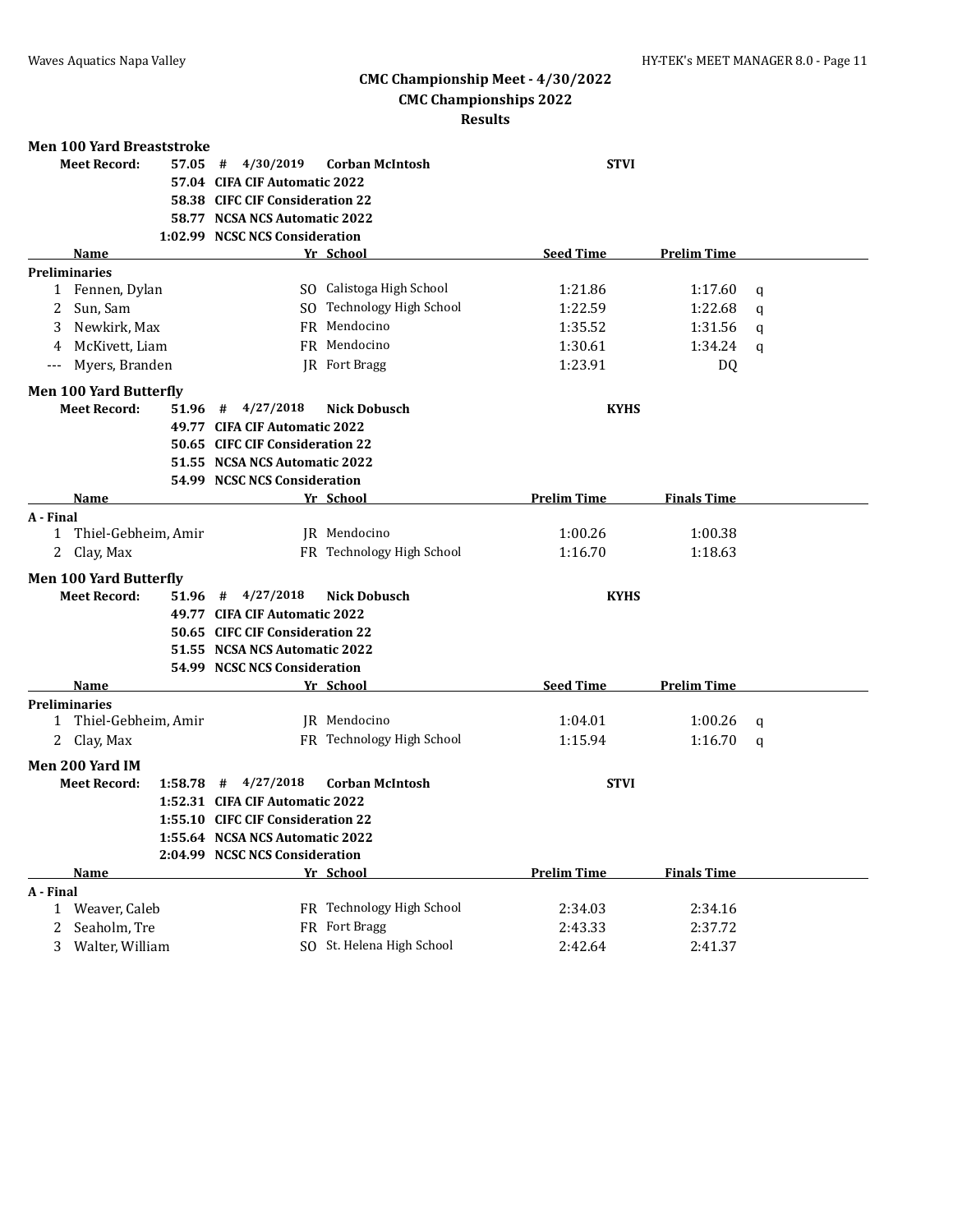# **CMC Championship Meet - 4/30/2022**

# **CMC Championships 2022**

| Men 200 Yard IM                               |                                                     |                                   |                                 |                           |                        |                           |
|-----------------------------------------------|-----------------------------------------------------|-----------------------------------|---------------------------------|---------------------------|------------------------|---------------------------|
| <b>Meet Record:</b>                           | 4/27/2018<br>#<br><b>Corban McIntosh</b><br>1:58.78 |                                   |                                 | <b>STVI</b>               |                        |                           |
|                                               |                                                     | 1:52.31 CIFA CIF Automatic 2022   |                                 |                           |                        |                           |
|                                               |                                                     | 1:55.10 CIFC CIF Consideration 22 |                                 |                           |                        |                           |
|                                               |                                                     | 1:55.64 NCSA NCS Automatic 2022   |                                 |                           |                        |                           |
|                                               |                                                     | 2:04.99 NCSC NCS Consideration    |                                 |                           |                        |                           |
| Name                                          |                                                     |                                   | Yr School                       | <b>Seed Time</b>          | <b>Prelim Time</b>     |                           |
| <b>Preliminaries</b>                          |                                                     |                                   |                                 |                           |                        |                           |
| 1 Weaver, Caleb                               |                                                     |                                   | FR Technology High School       | 2:35.81                   | 2:34.03                | $\mathbf q$               |
| Walter, William<br>2                          |                                                     |                                   | SO St. Helena High School       | 2:48.70                   | 2:42.64                | q                         |
| Seaholm, Tre<br>3                             |                                                     |                                   | FR Fort Bragg                   | 2:36.83                   | 2:43.33                | q                         |
| Men 200 Yard Freestyle Relay                  |                                                     |                                   |                                 |                           |                        |                           |
| <b>Meet Record:</b>                           | $1:35.11$ #                                         | 4/30/2016                         |                                 |                           | CL/KV                  |                           |
|                                               |                                                     |                                   | Tejeda, Madrzyk, Dobusch, Adams |                           |                        |                           |
|                                               |                                                     | 1:25.73 CIFA CIF Automatic 2022   |                                 |                           |                        |                           |
|                                               |                                                     | 1:28.16 CIFC CIF Consideration 22 |                                 |                           |                        |                           |
|                                               |                                                     | 1:30.12 NCSA NCS Automatic 2022   |                                 |                           |                        |                           |
|                                               |                                                     | 1:38.99 NCSC NCS Consideration    |                                 |                           |                        |                           |
| <b>Team</b>                                   |                                                     |                                   | Relay                           | <b>Seed Time</b>          | <b>Finals Time</b>     |                           |
| 1 Mendocino                                   |                                                     |                                   | $\boldsymbol{A}$                | 2:00.22                   | 2:06.83                |                           |
| 1) Newkirk, Max FR                            |                                                     |                                   | 2) McKivett, Liam FR            | 3) Hendricks, Shea JR     | 4) Benfield, Westin SO |                           |
| St. Helena High School                        |                                                     |                                   | A                               | 2:12.30                   | X2:16.19               |                           |
| 1) Walter, William SO                         |                                                     |                                   | 2) Fennen, Dylan SO             | 3) Reynolds, Jathan SO    | 4) Groshart, Dylan FR  |                           |
| Willits High School                           |                                                     |                                   | A                               | 2:17.31                   | <b>XDQ</b>             |                           |
| 1) Kale, John Michael SR                      |                                                     |                                   | 2) Frost, Seth JR               |                           |                        |                           |
| Technology High School<br>$---$               |                                                     |                                   | A                               | 1:51.56                   | DQ                     |                           |
| 1) Weaver, Caleb FR                           |                                                     |                                   | 2) Galli, Aiden FR              | 3) Sun, Sam SO            | 4) Arian, Sherwin FR   |                           |
| Men 400 Yard Freestyle Relay                  |                                                     |                                   |                                 |                           |                        |                           |
| <b>Meet Record:</b>                           | $3:29.72$ #                                         | 4/30/2016                         |                                 |                           | CL/KV                  |                           |
|                                               |                                                     |                                   | Tejeda, Madrzyk, Dobusch, Adams |                           |                        |                           |
|                                               |                                                     | 3:08.27 CIFA CIF Automatic 2022   |                                 |                           |                        |                           |
|                                               |                                                     | 3:12.45 CIFC CIF Consideration 22 |                                 |                           |                        |                           |
|                                               |                                                     | 3:18.88 NCSA NCS Automatic 2022   |                                 |                           |                        |                           |
|                                               |                                                     | 3:34.99 NCSC NCS Consideration    |                                 |                           |                        |                           |
| Team                                          |                                                     |                                   | Relay                           | <b>Seed Time</b>          | <b>Finals Time</b>     |                           |
| <b>Technology High School</b><br>$\mathbf{1}$ |                                                     |                                   | A                               | 4:17.27                   | 4:16.78                |                           |
| 1) Arian, Sherwin FR                          |                                                     |                                   | 2) Harris, Joseph FR            | 3) Galli, Aiden FR        | 4) Weaver, Caleb FR    |                           |
| 2 Mendocino                                   |                                                     |                                   | $\overline{A}$                  | 4:15.75                   | 4:30.03                |                           |
| 1) Morse, Sam JR                              |                                                     |                                   | 2) Hendricks, Shea JR           | 3) McKivett, Liam FR      |                        | 4) Thiel-Gebheim, Amir JR |
| Men 200 Yard Medley Relay                     |                                                     |                                   |                                 |                           |                        |                           |
| <b>Meet Record:</b>                           | $1:47.58$ #                                         | 4/30/2016                         |                                 | <b>TECH</b>               |                        |                           |
|                                               |                                                     |                                   | Shinn, Silveira, Hagmann, Dang  |                           |                        |                           |
|                                               |                                                     | 1:35.07 CIFA CIF Automatic 2022   |                                 |                           |                        |                           |
|                                               |                                                     | 1:37.65 CIFC CIF Consideration 22 |                                 |                           |                        |                           |
|                                               |                                                     | 1:39.92 NCSA NCS Automatic 2022   |                                 |                           |                        |                           |
|                                               |                                                     | 1:52.99 NCSC NCS Consideration    |                                 |                           |                        |                           |
| Team                                          |                                                     |                                   | <b>Relay</b>                    | <b>Seed Time</b>          | <b>Finals Time</b>     |                           |
| 1 Mendocino                                   |                                                     |                                   | A                               | 2:10.53                   | 2:17.17                |                           |
| 1) Morse, Sam JR                              |                                                     |                                   | 2) Benfield, Westin SO          | 3) Thiel-Gebheim, Amir JR | 4) Newkirk, Max FR     |                           |
|                                               |                                                     |                                   |                                 |                           |                        |                           |